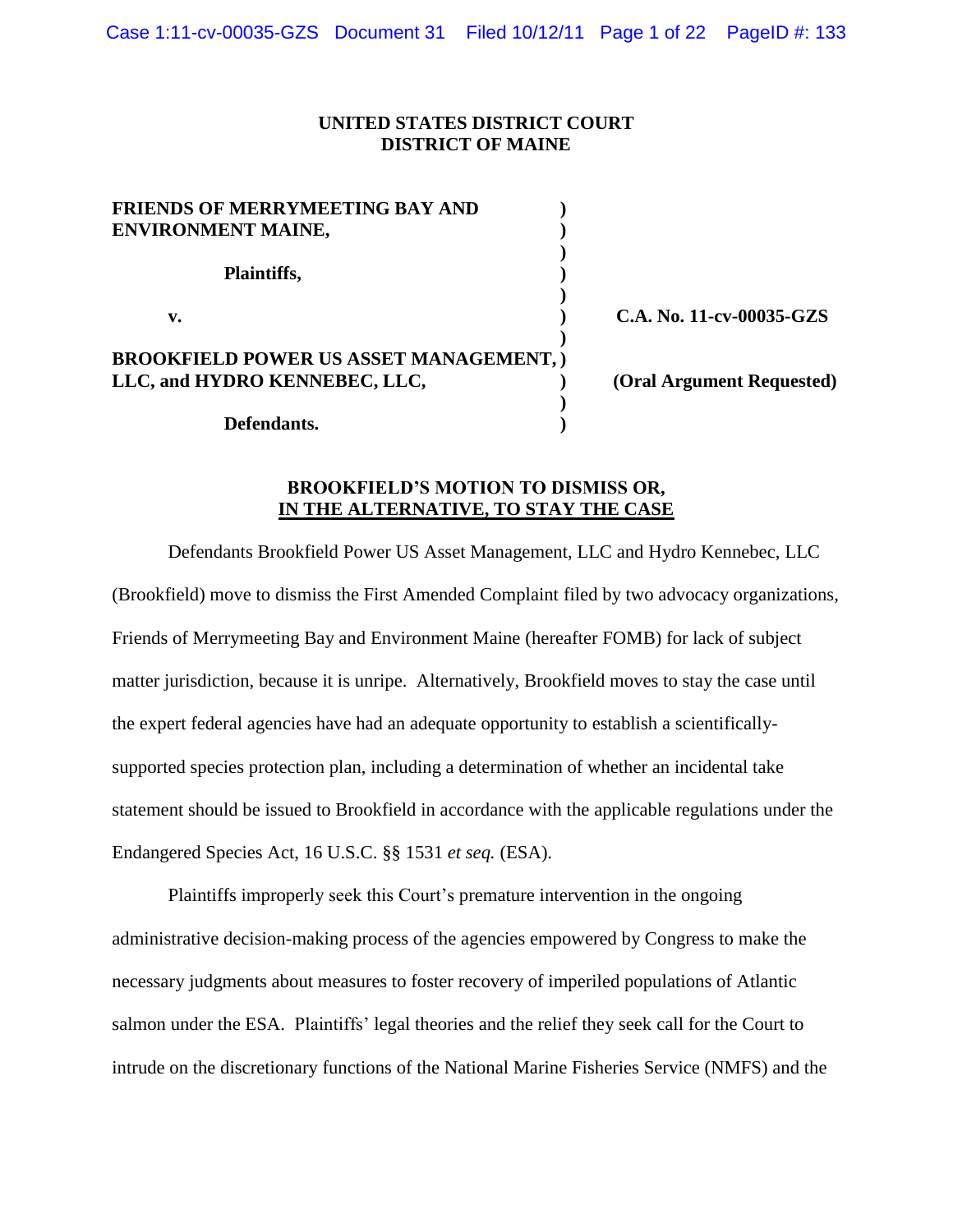United States Fish and Wildlife Service (FWS). These agencies undertook years of study that resulted in the listing of the Atlantic salmon as a protected species, and in that exhaustive process they developed exceptional scientific resources and expertise to make determinations of what might be a prohibited "take" within the context of the unique conditions at Brookfield"s dam and within the meaning of the agencies' own regulations. The agencies are keenly aware that each dam presents different circumstances as to what may be required to prevent "take" and reduce obstacles to utilization of critical habitat. Since even before the listing took effect, Brookfield has actively cooperated with the agencies in timely and legally compliant proceedings to establish a species protection plan grounded in science and tested under actual conditions. The agencies are well along in their work towards incidental take decisions, and, once made, their findings and determinations will be subject to judicial review.

FOMB asks the Court to jump the gun, to declare that any possible losses of salmon at Brookfield's dam in the interim would constitute an unlawful "take," and to enter a decree imposing measures and timetables regarding the operation and maintenance of a powergenerating dam. As the agencies know, the imposition of idealistic but unstudied changes to the dam (such as the punchplates touted by plaintiffs) could actually make matters worse. On the other hand, dismissing this case or staying it until the agencies make their decisions will not worsen the species' plight, but will allow them to develop the factual record and apply their expertise to those facts in order to make sound, scientific decisions in accordance with their regulations.

Brookfield intends to file the preliminary draft Biological Assessment with NMFS next month, and anticipates that the Biological Opinion will be filed in the spring of 2012. There is no evidence that Atlantic salmon will be harmed in Brookfield"s turbines in the short interim.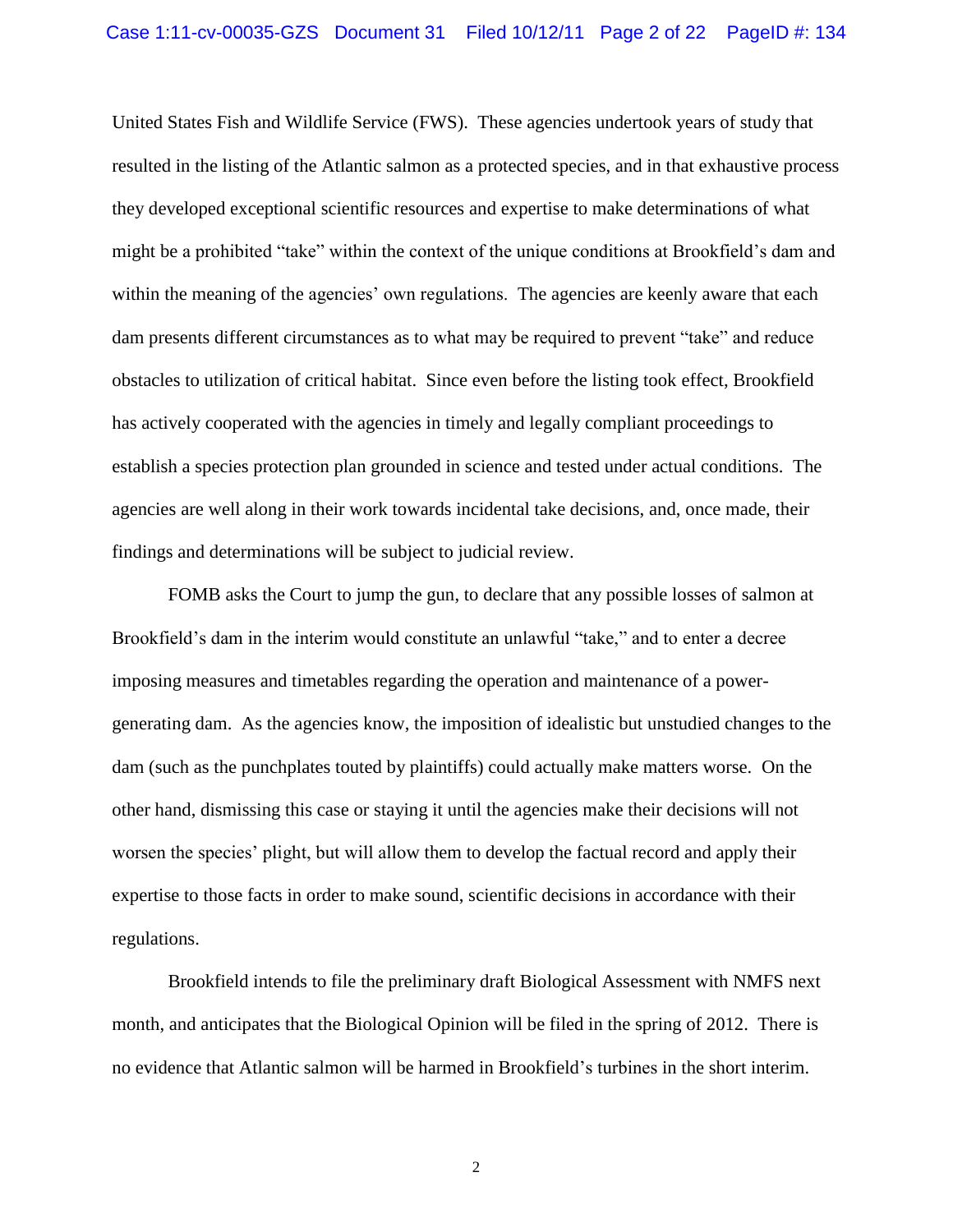Salmon migrating upstream from the Atlantic Ocean cannot reach Brookfield"s dam. Any returning adults are trapped and trucked from a dam below Brookfield"s dam to a point in the river far above it. As for the downstream portion of the migration, studies of smolts (migrating juveniles) to date show that they successfully pass downstream through Brookfield"s dam.

Brookfield shares Plaintiffs" goals for returning Atlantic salmon to abundance. Nevertheless, after the agencies have worked on this project for more than a decade, FOMB demands that the Court intercede now and impose its own rules for dam operations going forward, just a few months before the agencies finalize their conclusions. This runs afoul of Supreme Court and First Circuit precedent that firmly establishes the ripeness doctrine as the means to "prevent the courts, through avoidance of premature adjudication, from entangling themselves in abstract disagreements." *Abbott Labs v. Gardner*, 387 U.S. 136, 148 (1967); *McInnis-Misenar v. Maine Medical Center*, 319 F.3d 63, 70 (1<sup>st</sup> Cir. 2003); *City of Fall River v. F.E.R.C.*, 507 F.3d 1, 6 (1<sup>st</sup> Cir. 2007). Cf. *Bennett v. Spear*, 520 U.S. 159, 173-174 (1997) (ESA plaintiffs" claims are reviewable only when consultation-incidental take permit processes are completed by wildlife agencies and have conclusive legal effects.) At a minimum, the Court should stay the proceeding until the agencies have completed the requisite studies and issued their final decision.

### **I. Facts Relevant To Jurisdiction, Ripeness, and Stay**

**The 2000 Final Rule.** The factual context of the case is set forth in the federal agencies' rulemaking documents with respect to the endangered species listing and critical habitat designation for the Gulf of Maine Distinct Population Segment (DPS) of Atlantic salmon, *Salmo salar*. After more than a decade of intensive study, including international scientific peer review, NMFS and FWS published their original Final Rule in November 2000. The species' severe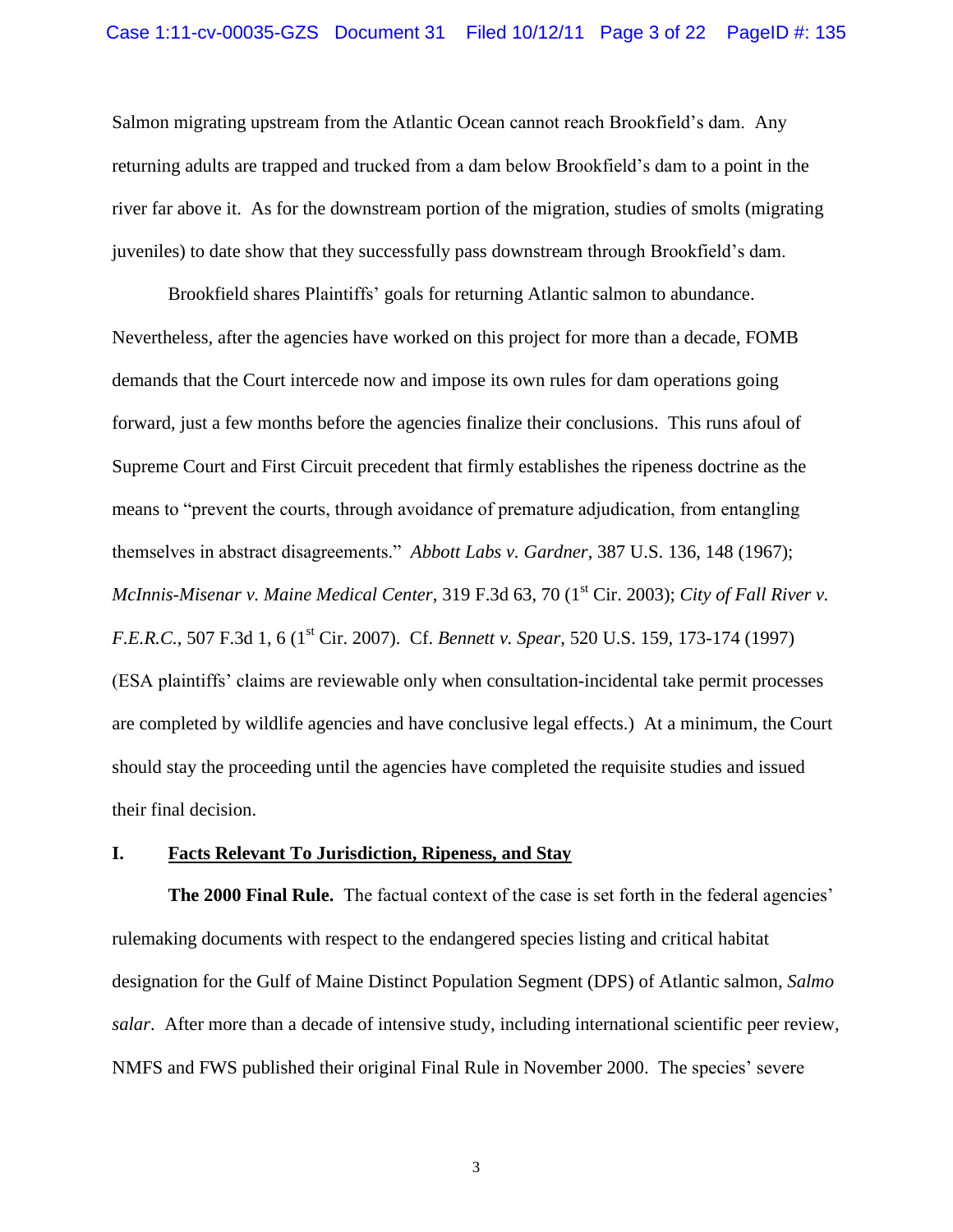slide towards extinction began in the nineteenth century after intensified human settlement, industry, and exploitation of natural resources. The impending jeopardy was attributable to many causes, including the destruction of habitat, obstruction of the natal rivers, pollution, overutilization in commercial and recreational fisheries, disease and predation, as well as harm to wild populations occasioned by previous river stocking programs and aquaculture. The agencies concluded that two distinct population segments from Long Island Sound and Central New England had already been extirpated. They decided to extend ESA-protected status to the remnants of the third distinct population segment native to the Gulf of Maine. Specifically, the agencies defined the Gulf of Maine DPS as comprising only "the Kennebec River downstream of the former Edwards Dam site, northward to the mouth of the St. Croix River . . .," and included the river-specific hatchery fish in that region.<sup>1</sup> The agencies thus expressly excluded from the listing wild and hatchery fish that once inhabited the upper Kennebec River, where Brookfield operates the dam which is the subject of this lawsuit.<sup>2</sup> In the 2000 Final Rule, NMFS and FWS specifically excluded all natural or hatchery salmon from the Androscoggin River system, which shares its estuary, Merrymeeting Bay, with the Kennebec River.

**The 2009 Final Rule.** In June 2009, NMFS and FWS published a new Final Rule on Determination of Endangerment Status.<sup>3</sup> This Final Rule was based upon additional study by scientists from various federal and state agencies and commissions, assembled as the so-called

<sup>&</sup>lt;sup>1</sup> "The river specific hatchery-reared fish are also included as part of the DPS. However, these hatchery fish will *not* count toward a delisting until they have spawned naturally in the wild." 65 FR 69459, November 17, 2000. (emphasis added).

<sup>&</sup>lt;sup>2</sup> Brookfield's Hydro Kennebec facility, upstream of the Lockwood Dam, also in Waterville, and downstream of the Shawmut Dam in Fairfield, has been cut off from natural migrations of wild Atlantic salmon for many years. *See* Declaration of Kevin Bernier, attached as Exhibit A.

 $3\text{ A separate rule, specifically designing the critical habitat to be protected as part of the species' recovery.}$ program, was promulgated on the same day. That critical habitat designation includes basically the entire watershed of every river system (including the Kennebec, Androscoggin and Penobscot) within the historic range of the fish. 74 FR 29300, June 19, 2009.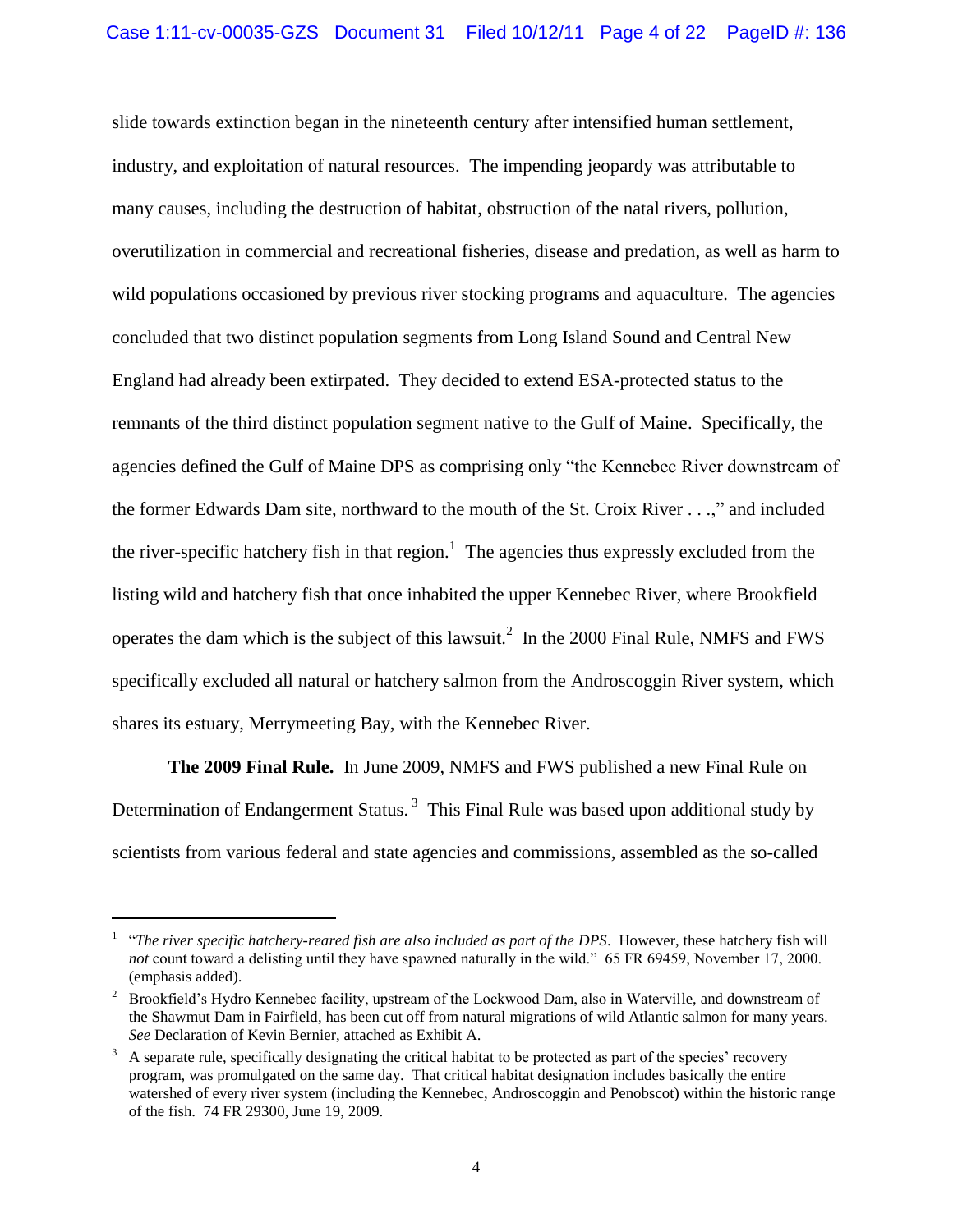2005 Biological Review Team. This Rule expanded the 2000 listing by modifying the freshwater boundaries of the Gulf of Maine DPS to include the Penobscot, Kennebec and Androscoggin Rivers, except generally for the portions above certain impassable falls that had historically limited the upstream extent of the anadromy. (Anadromy means that spawners return to freshwater after the marine phase of their life cycle in order to reproduce). As to the Kennebec River system, NMFS determined that critical habitat ends above the Sandy River, thereby excluding from the designation former salmon spawning grounds long obstructed by eight upriver dams. The agencies' decision to expand the DPS designation took into account revised estimates of abundance, productivity, genetic diversity and spatial distribution in the preceding nine years. In the 2009 Rule, the agencies emphasized that it was essential to utilize all suitable habitat throughout the three additional river systems as ecological platforms to propagate the intermixed hatchery populations raised at Green Lake National Fish Hatchery (GLNFH) and Craig Brook National Fish Hatchery (CBNFH). $<sup>4</sup>$  In the recovery program,</sup> government agencies are stocking eggs or fry propagated from these hatchery fish – which are neither natural, wild inhabitants of the Kennebec River system nor genetically identical to any such fish – above Hydro Kennebec, and these mixed-river origin salmon may encounter the Hydro Kennebec facility on downstream migrations.<sup>5</sup>

**Brookfield's operation of the dam.** Brookfield currently owns and operates the 15 MW Hydro Kennebec dam, built in 1985 to replace a  $19<sup>th</sup>$  century facility. The dam supplies power to

<sup>4</sup> Salmon kelts and smolts can proceed downstream at Hydro Kennebec via three routes: in the newly constructed fish passageway constructed in 2006, on spill over the dam, or through one of the turbine units. While plaintiffs allege that fish are harmed in passing through Brookfield"s modern turbine units, nothing supports a claim that mortalities have in fact occurred in recent operation of the facility under defendants" ownership.

<sup>5</sup> If the agencies are ultimately successful with their program, Kennebec-origin fish may one day return to Merrymeeting Bay, navigate the 40 miles past the former Edwards Dam site at Augusta, then to, and over Lockwood Dam, then move towards the Hydro Kennebec facility. As Plaintiffs note (Complaint § 15), the number of adults arriving in Merrymeeting Bay to begin ascent of the Kennebec has been declining for many decades. Without a fundamental change in resource management or removal of the downriver dam, there is no reasonable likelihood that any upstream migrating wild salmon will approach Hydro Kennebec in the near future.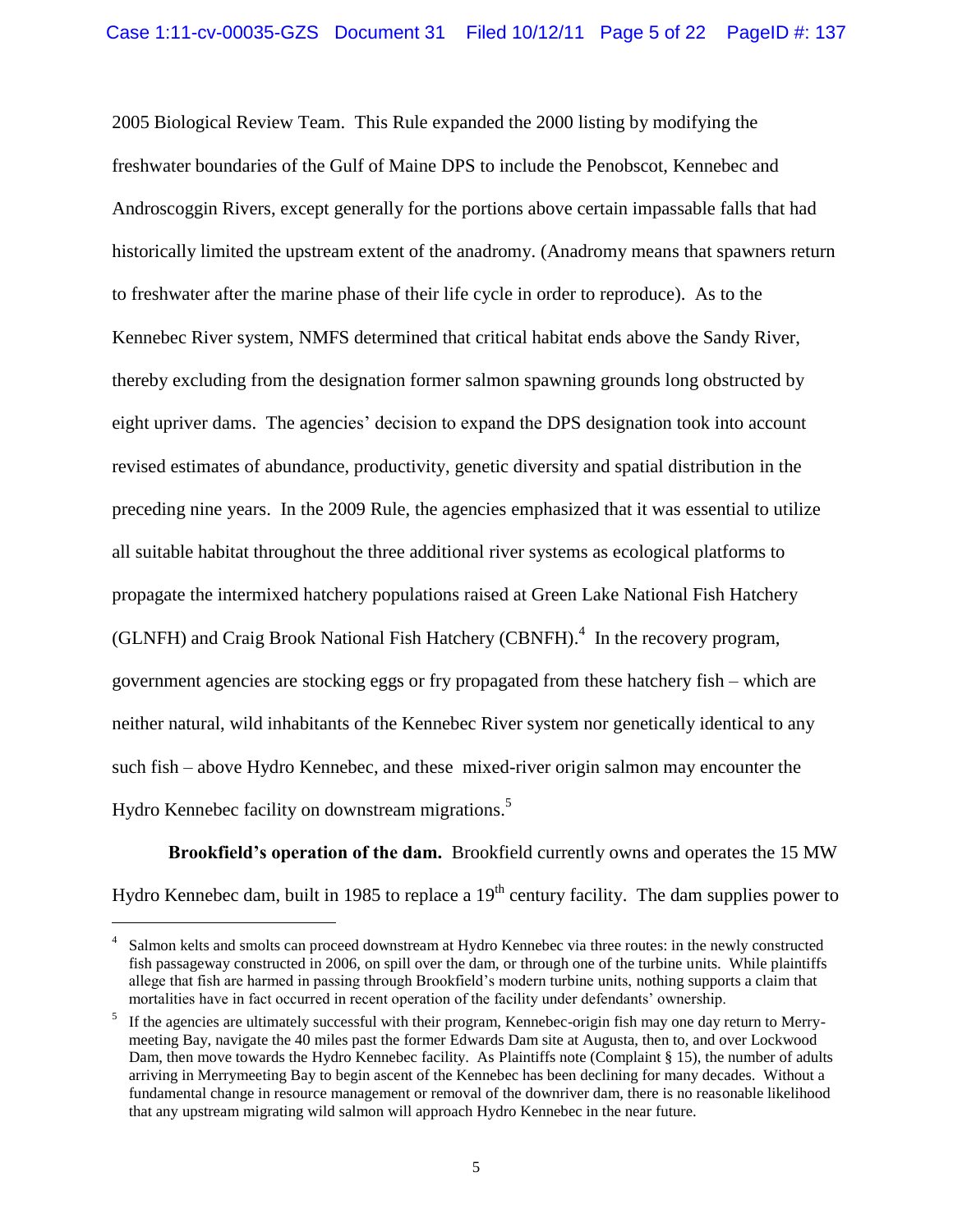consumers on the grid. *See* Bernier Declaration, attached as Exhibit A, at ¶ 7. Brookfield first leased the facility from Madison Paper in 2005. That lease expired in 2009, but Brookfield purchased the dam from Madison Paper in 2010. *Id.*

Even before it owned the dam, Brookfield initiated discussions with NMFS (as the lead agency for salmon species protection programs), FERC (as the energy licensing agency authorized to add environmental conditions to the license), and other state and federal agencies about the best means of promoting the salmon population. *Id.* at ¶8. Brookfield and the agencies shared studies and reports regarding fish passage, fish migration, and equipment evaluations. *Id.* Fish passage engineers reviewed data and made site-specific recommendations about the best means of allowing salmon and other fish to migrate. As a result of those discussions, in 2006 Brookfield installed a state-of-the-art downstream fishway that allows Atlantic salmon and other migratory species to travel downstream. *Id.* at ¶11. Brookfield continues to test and improve the fishway.<sup>6</sup> *Id.* at ¶12.

The agencies and Brookfield have not focused their efforts on upstream passage for the simple reason that there is no evidence that any upstream-migrating Atlantic salmon have reached Brookfield"s site for well over 100 years. *Id.* at ¶9. Dams located downstream from Brookfield"s facility have blocked salmon migrating upstream from the Atlantic Ocean to Brookfield's site. *Id.* Since 2006, government agencies have trapped the upstream-migrating Atlantic salmon at the Lockwood Dam (below Brookfield"s dam) and trucked them to the Sandy

 $6$  For example, in 2011 Brookfield hired a consultant with the approval of FWS, NMFS, and other resource agencies to develop a plan to test the fishway"s effectiveness. During May and June 2011, 98 radio-tagged Atlantic salmon smolts were released over five days above the dam, and their downstream movements were monitored using radio telemetry. A downstream stationary receiver was located approximately one-half mile below the dam. A total of 95 out of the 98 smolts passed the Project, consistent with normal survival rates of smolts in the river, as it is expected that some smolts will be taken by predation, disease, or other natural causes (or simply regurgitate their tags). Of the 95 smolts determined to have passed Hydro Kennebec, only two fish did not pass Lockwood, the next dam downstream, and remained in the stretch of river between the two projects. One of those fish was a smolt passed by spill and the other was a smolt passed via turbine. Also, while most smolts passed over the spill and downstream bypass, almost 17% of the smolts passed through the dam"s turbine units. *Id.* at ¶15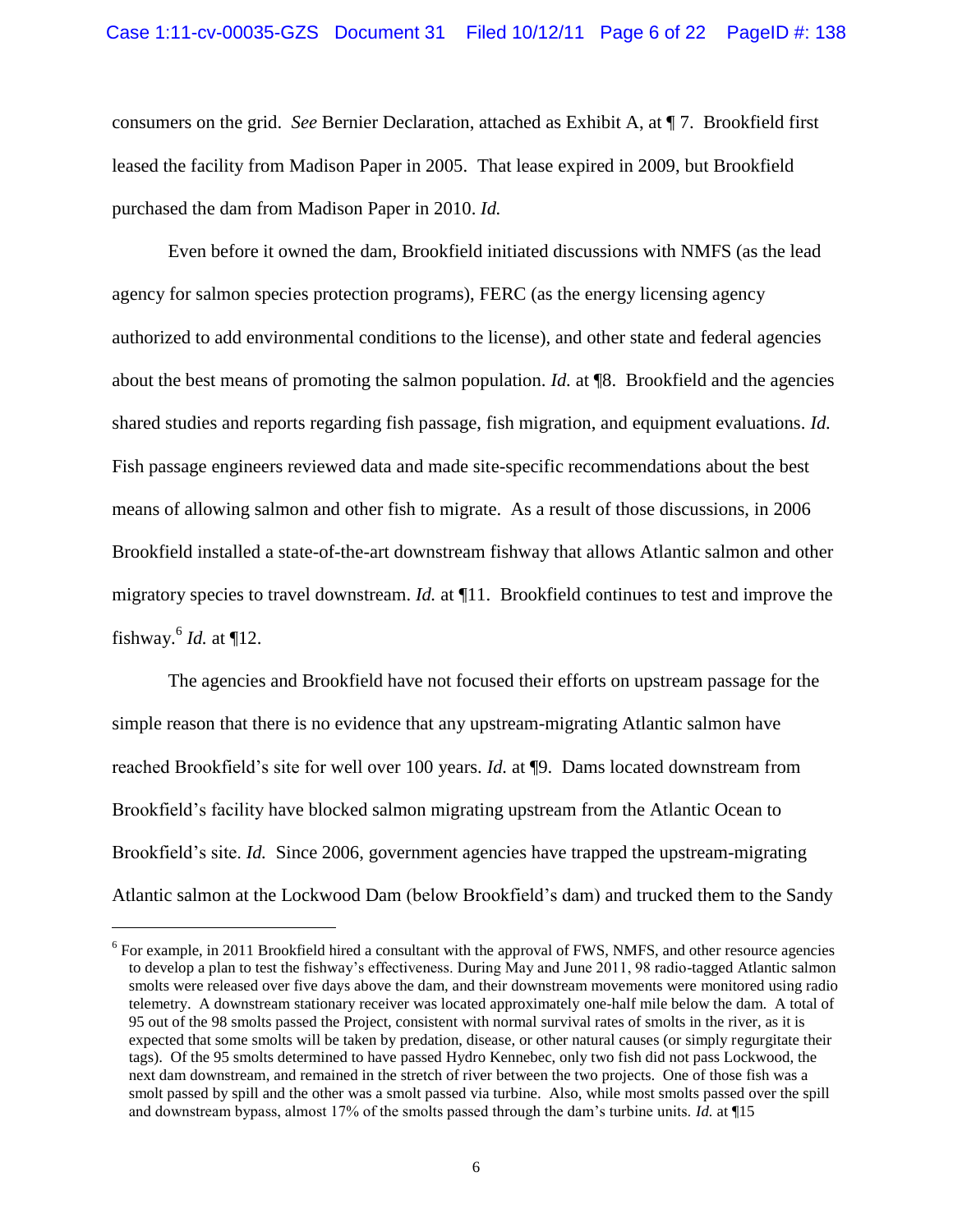#### Case 1:11-cv-00035-GZS Document 31 Filed 10/12/11 Page 7 of 22 PageID #: 139

River, a tributary to the Kennebec above Brookfield"s dam. *Id.* Thus, upstream-migrating salmon bypass Brookfield's dam completely. *Id.* Unless and until government agencies stop trapping and trucking the salmon, there is virtually no risk that upstream-migrating Atlantic salmon can be harmed by Brookfield"s dam. *Id.*

Before publication of the 2009 Final Rule, Brookfield worked cooperatively with the agencies to develop Interim Species Protection Plans (SPP) for the dam. *Id.* at ¶¶11-12 Brookfield proposed preparation of a Biological Assessment and SPP in advance of additional ESA Section 7 consultation with FERC. Brookfield anticipates that the Section 7 consultation will provide for authorized incidental take of Atlantic salmon for adverse impacts that cannot be avoided or minimized at the project. In February 2011, NMFS notified Brookfield that it had reviewed Brookfield"s proposal for addressing ESA compliance at the dam "and affirms that the approach you have outlined is a reasonable path forward." *Id.* at ¶13.

On March 14, 2011, FERC designated Brookfield as the non-federal representative to prepare a draft Biological Assessment, which NMFS will consider in its official Biological Opinion under the ESA consultation procedure, 16 U.S.C. §§ 1536(a), (b), and (c). *Id.* at ¶14. Brookfield expects to forward the preliminary draft Biological Assessment next month, in early November 2011, and file the draft Biological Assessment with FERC in January 2012. *Id*. at ¶16. Brookfield expects that FERC will forward the draft Biological Assessment to NMFS to initiate formal consultation that month, and for NMFS to file its Biological Opinion with FERC and Brookfield in the spring of 2012. *Id.* In the course of these procedures, NMFS will necessarily reach judgments concerning the permitted level of "incidental take" of transplanted adults, their offspring, and hatchery-origin smolts (stocked as eggs or fry), if any, as well as what constitutes a prohibited "take" of federally-supervised releases of mixed river-origin hatchery stocks.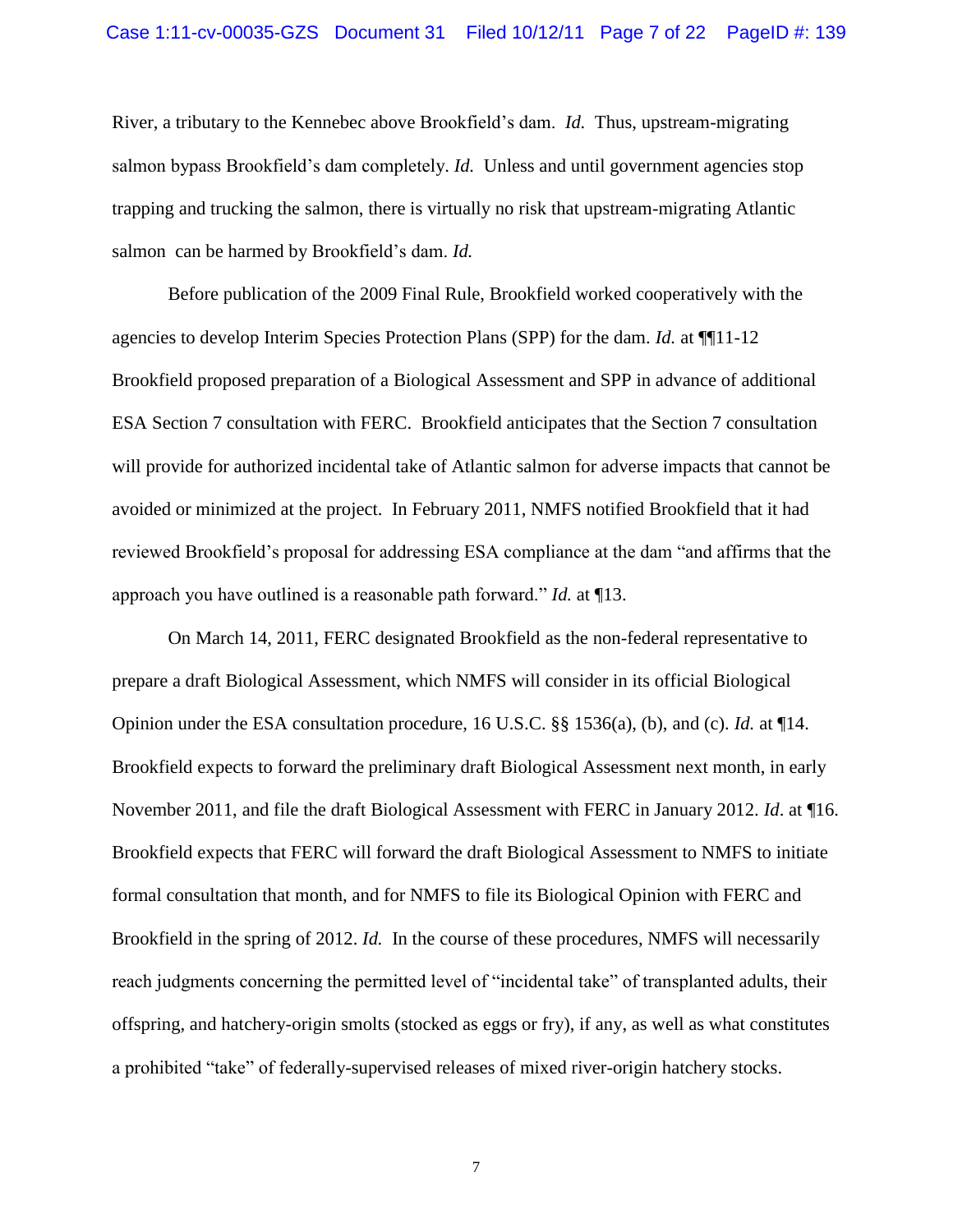## **III. Procedural Posture**

 $\overline{a}$ 

Plaintiffs" Substituted Complaint was filed June 2, 2011. On July 14 and July 22, 2011, the Magistrate Judge issued his Recommended Decisions on Motions to Dismiss by Defendants Miller Hydro, Topsham and NextEra Energy et al., in parallel cases against other dam operators on river systems covered by the 2009 Final Rules. Judge Singal affirmed the recommended decisions, but left open the question of whether to grant a stay if the ESA administrative consultation process will result in final agency action in the near future.

# **IV. Argument: This Case Is Not Ripe And Should Be Dismissed Or Stayed Because The Issues Are Under Active Consideration By The Expert Administrative Agencies.**

Defendants respectfully request the Court to dismiss this case because it is not ripe for adjudication. NMFS, FWS and federal "action agencies"<sup>7</sup> have enormous responsibilities in the ambitious effort to reconstitute the environmental conditions that supported Atlantic salmon runs before their decline in the early 1800s. The agencies must use their legal authorities and scientific resources to reduce pollution, control impacts from forestry and agriculture, restrict real estate development and other activities that compromise wetlands, roll back overutilization in commercial and recreational fisheries, and address many other challenging aspects of the new regime. The case framed in FOMB"s Complaint relates to one strand of the Atlantic salmon recovery program set in motion by the 2009 Final Rules: What will each operator of a dam currently generating electricity to serve people and businesses in the Kennebec, Androscoggin and Penobscot watersheds be required to do in light of its particular circumstances and placement in its river system, in order to facilitate the species' restoration and delisting? As NMFS develops new standards for technological adaptations and operational changes designed to avoid

<sup>7</sup> FERC is the action agency here, but virtually every cabinet department in the executive branch will have ESA consultation-initiating decisions or projects; Transportation, Homeland Security, Defense, Army Corps of Engineers, Agriculture, and EPA will all present questions involving the ESA concepts of "take" and "jeopardy."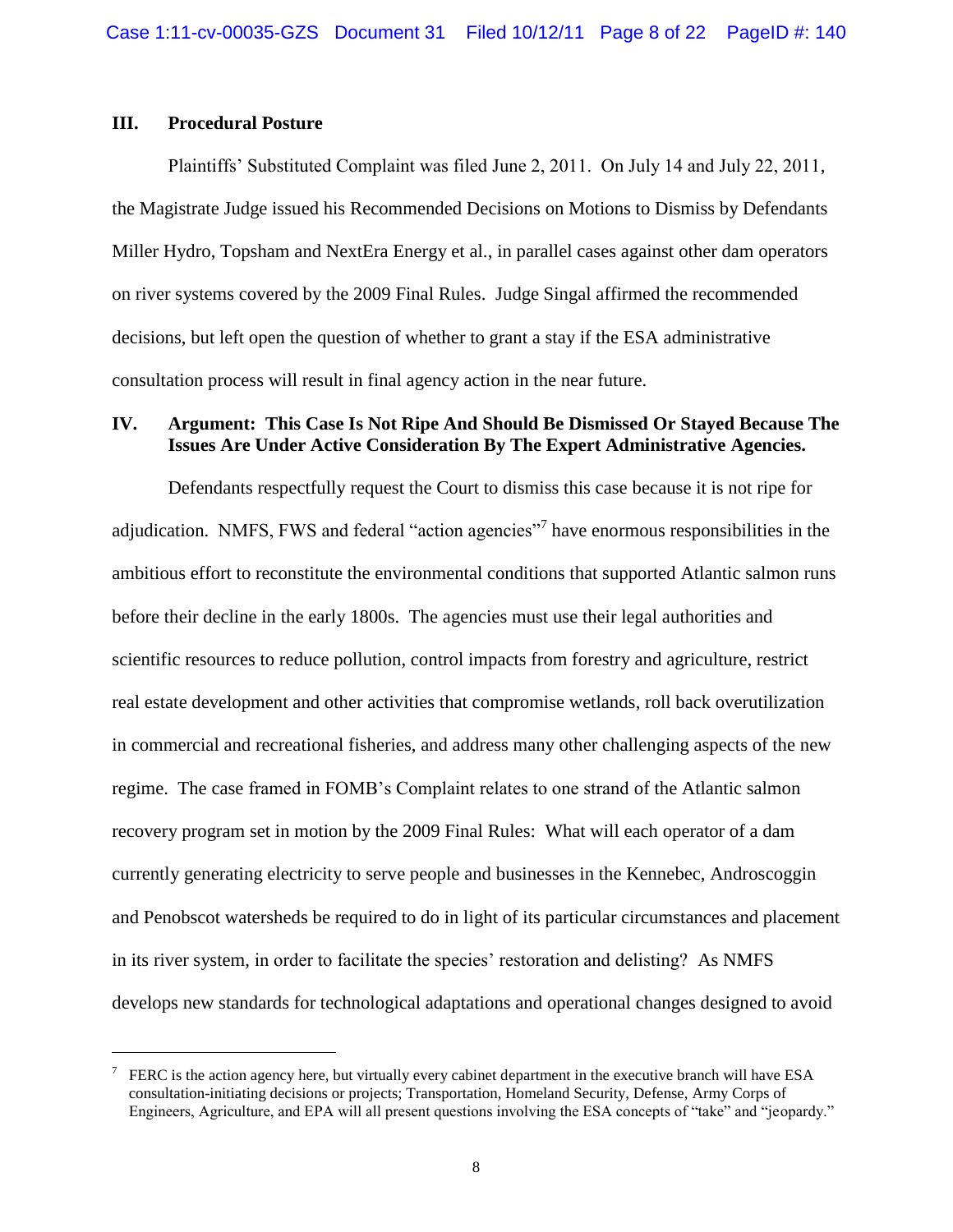"jeopardy" or adverse affect to the species, hydropower facilities will have to comply or face enforcement actions under ESA Section 9 for failure to do so.

Dismissal for lack of ripeness or a stay is appropriate because NMFS biologists and decision makers are still evaluating Brookfield"s dam and hundreds of projects and recovery actions throughout designated critical habitat area consisting of almost 20,000 kilometers of perennial river, stream and estuarine habitat, and 800 square kilometers of lake habitat. In light of this ongoing evaluation, adjudication regarding Brookfield"s dam is premature: decisions made regarding protection for the species at various locations in this vast swath of territory will affect other decisions regarding rivers and dams throughout the ecosystem. NMFS" emerging position on what measures are feasible for each individual dam operator to improve fish passage and reduce mortalities at its site must be informed by multi-seasonal scientific studies of the sort Brookfield is conducting as part of its draft Biological Assessment.

# **A. Plaintiffs' Contention That the Court Is Justified In Exercising Jurisdiction Now, In Order To Punish Or Redress Ongoing ESA Violations Not Being Dealt With in Pending Agency Deliberations, Does Not Withstand Careful Scrutiny.**

In this lawsuit, Plaintiffs maintain (Substituted Complaint ¶1) that Brookfield is violating the law by, "in ESA parlance, illegally "taking" this species [because] Defendants" dam kills and injures salmon with its rotating turbine blades when the fish try to pass through them . . .." They aver (Complaint ¶4) that neither NMFS nor FWS have taken action to redress the violations. FOMB says (Complaint, ¶5) that Brookfield hasn't taken "a number of basic, feasible steps, such as keeping fish from swimming into their spinning turbine blades," and this suit must go forward so the Court can issue an Order (Complaint, pp. 19-20) "declaring [Brookfield] to be violating the take prohibition," and directing Defendants to "prepare a BA according to a specified schedule." Apparently, in Plaintiffs' inflexibly strict liability theory of the case, Brookfield's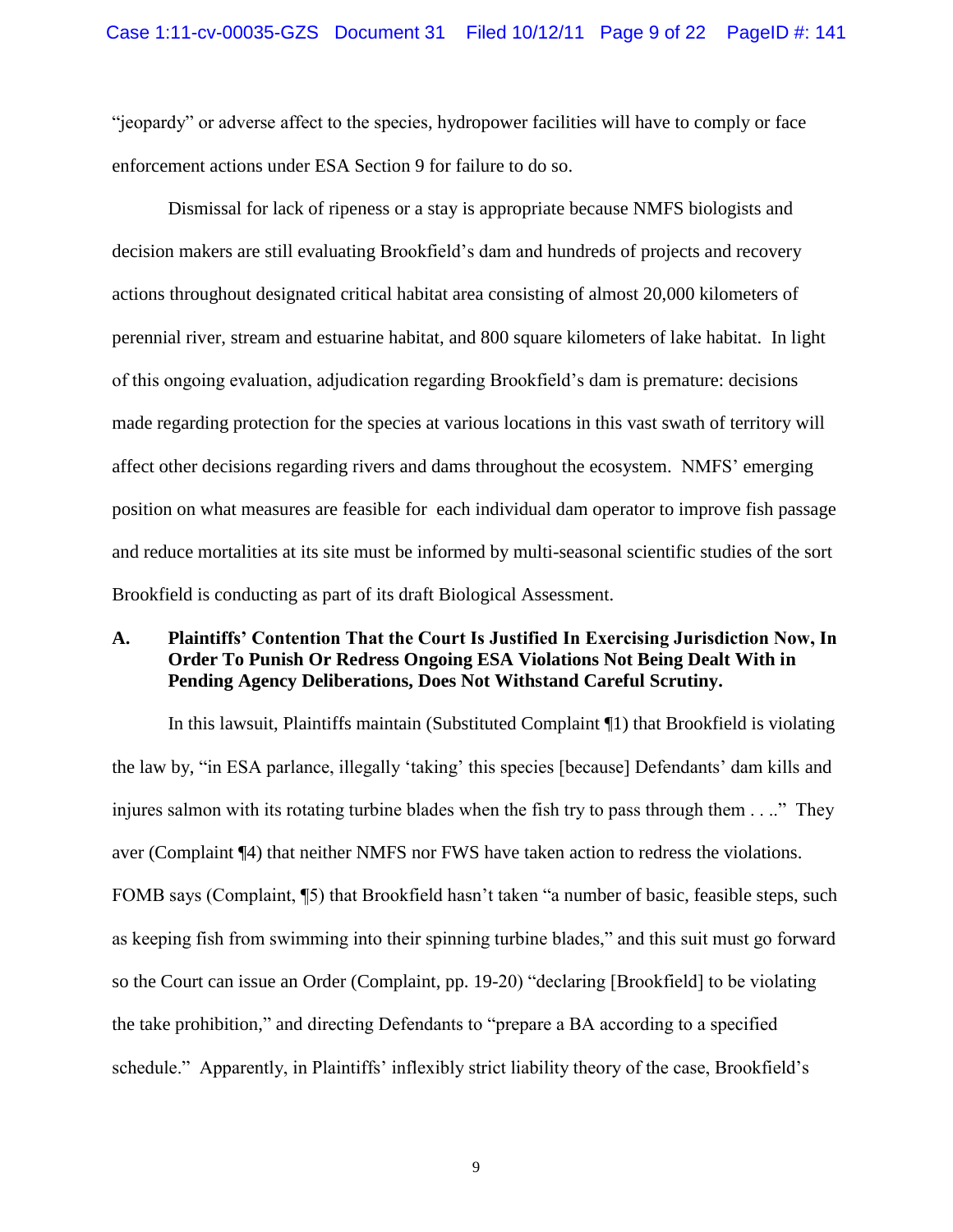operation of the Hydro Kennebec facility became automatically and irreversibly illegal at the moment the 2009 ESA listing and critical habitat rules went into effect.<sup>8</sup>

Several links in the chain of Plaintiffs" logic deserve careful analysis. First, there is a substantial zone of ambiguity in the ESA definition of "take," encompassing eight active verbs explicated by the residual clause, "or attempt to engage in any such conduct."<sup>9</sup> The definition of "take" has never been the subject of authoritative agency interpretation or litigated in any circumstances resembling those in this case. For example, people construct homes, commercial office buildings with windows, and drive vehicles with windshields, into which birds collide tens of millions of times each year in the United States. No one asserts that the owners of such property or machines should be subject to prosecution for offending "conduct" under the similar "take" prohibition of the Migratory Bird Treaty Act (MBTA), 16 U.S.C. §703 et seq., nor were civil penalty or criminal charges preferred against the owners or pilots of U.S. Airways Flight 1549, which landed in the Hudson River after MBTA protected birds were entrained in the turbine rotors of the aircraft's jet engines.<sup>10</sup> It seems unlikely that such an incident would have been considered a violation, calling for enforcement of ESA, had the ingested bird been an eagle, falcon, or warbler listed as a threatened or endangered species. In general, the Government has lately taken the position that mortalities of migratory birds occurring in the operation of industrial facilities are subject to MBTA enforcement, but that prosecutorial discretion is appropriately exercised to account for the actor"s good faith identification and implementation of

<sup>8</sup> In *Bennett v. Spear*, 520 U.S. at 172-75, the Supreme Court emphasized the critical significance of the administrative deliberations involved in the interagency consultation and incidental take provisions of the statute, ruling that "a Biological Opinion . . . alters the legal regime . . . [with] virtually determinative effect . . .," thereby finally creating a case or controversy meeting the standards for adjudication under Article III.

<sup>9</sup> *See* 16 U.S.C. 1532(19), which states that "take means to harass, harm, pursue, hunt, shoot, wound, kill, trap, capture, or collect, or attempt to engage in any such conduct," and is susceptible to interpretation that the prohibition is aimed at volitional, active conduct.

<sup>10</sup> See W. Langewiesche, *Fly By Wire: The Geese, The Glide, The Miracle On The Hudson* (Ferrar, Strauss, Giroux (2009), pp. 45-75.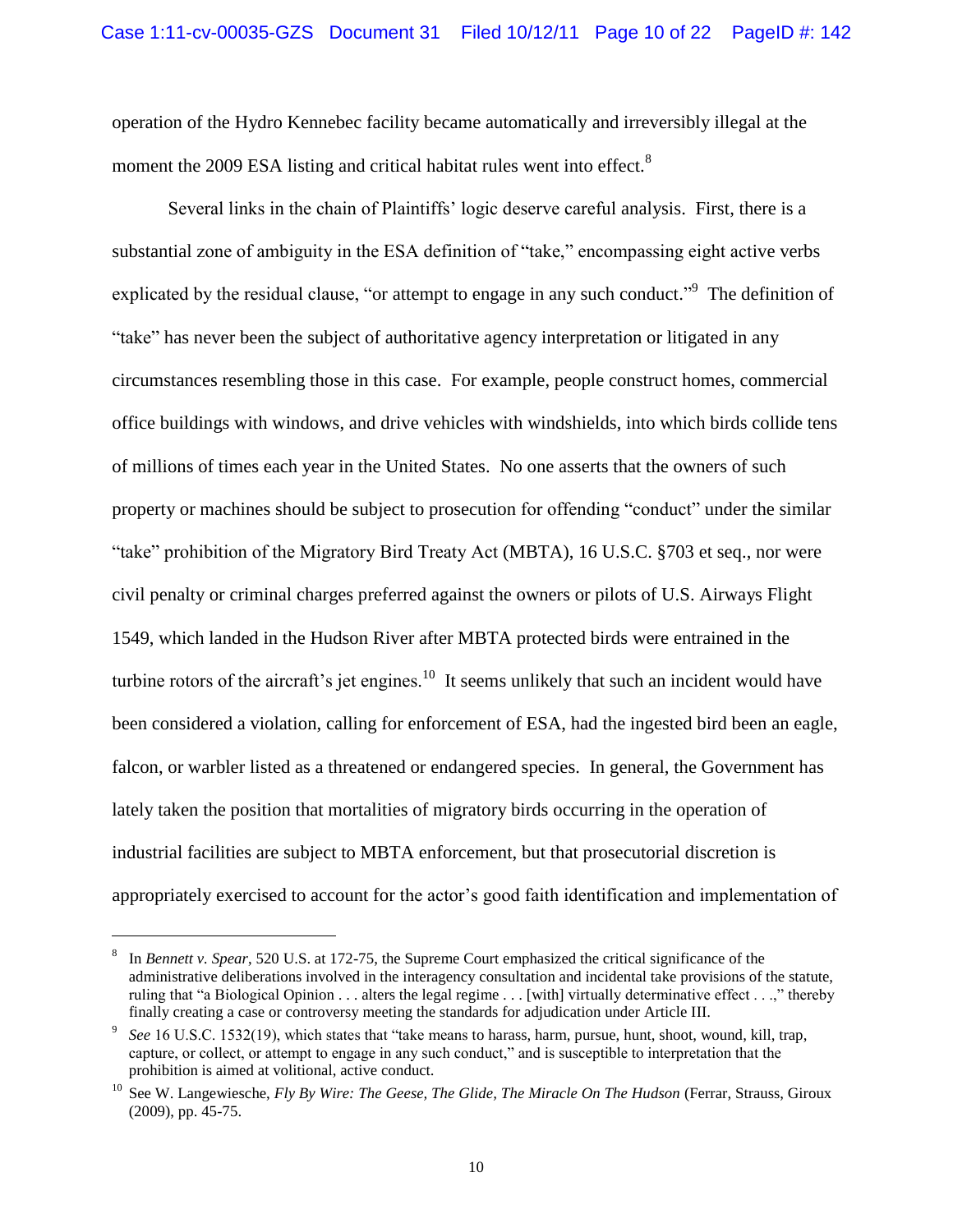reasonable measures to reduce harm. *See, e.g. United States v. Moon Lake Elec. Assoc.*, 45 F. Supp 2d 1070, 1085 (D. Col. 1999) (failure to install inexpensive protective equipment); *United States v. Kauai Island Utility Corp.,* No. 1:10-cr-296-JMS (D. Hawaii 2010)(failure to cooperate towards collision mortality reduction); *Cf. United States v. FMC Corp*, 572 F. 2d 902, 905 (2d Cir. 1979)("Certainly, construction which would bring every killing within the statute, such as those caused by automobiles, airplanes, plate glass modern office buildings … into which birds fly, would offend reason and common sense….").

The troublesome problem of interpreting what is prohibited "take" within the meaning of the wildlife laws, specifically as applied to the category of collision mortalities, electrocutions on power lines and the like, has become increasingly controversial. One major area of review relates to the paradigm of wind energy generating facilities, analogous to dams insofar as they are turbine blades in the air column instead of the water column. The issue is currently the subject of a three-year Federal Advisory Committee Act proceeding, reaching its conclusion in the near future. Under the most recent version of proposed federal guidelines, wind energy companies which follow those guidelines will be seen as "identifying and implementing reasonable and effective measures to avoid the take." See

[http://www.fws.gov/windenergy/docs/WEG\\_September\\_13\\_2011.pdf,](www.fws.gov/windenergy/docs/WEG%1f_September_13_2011.pdf) Guidelines Draft July 12, 2011, pp 12-13 (Sept. 20, 2011 redraft of phraseology).

We mention this analogous law and policy dilemma *not* to contend categorically that endangered salmon mortalities occurring in the turbines of hydroelectric dams may never be held to be prohibited take within the ambit of ESA Section 9. Rather, the point is that this dynamic zone of ambiguity in administrative and enforcement discretion is complex, current and factsensitive, by no means the cut-and-dried proposition asserted by FOMB. The Court should reject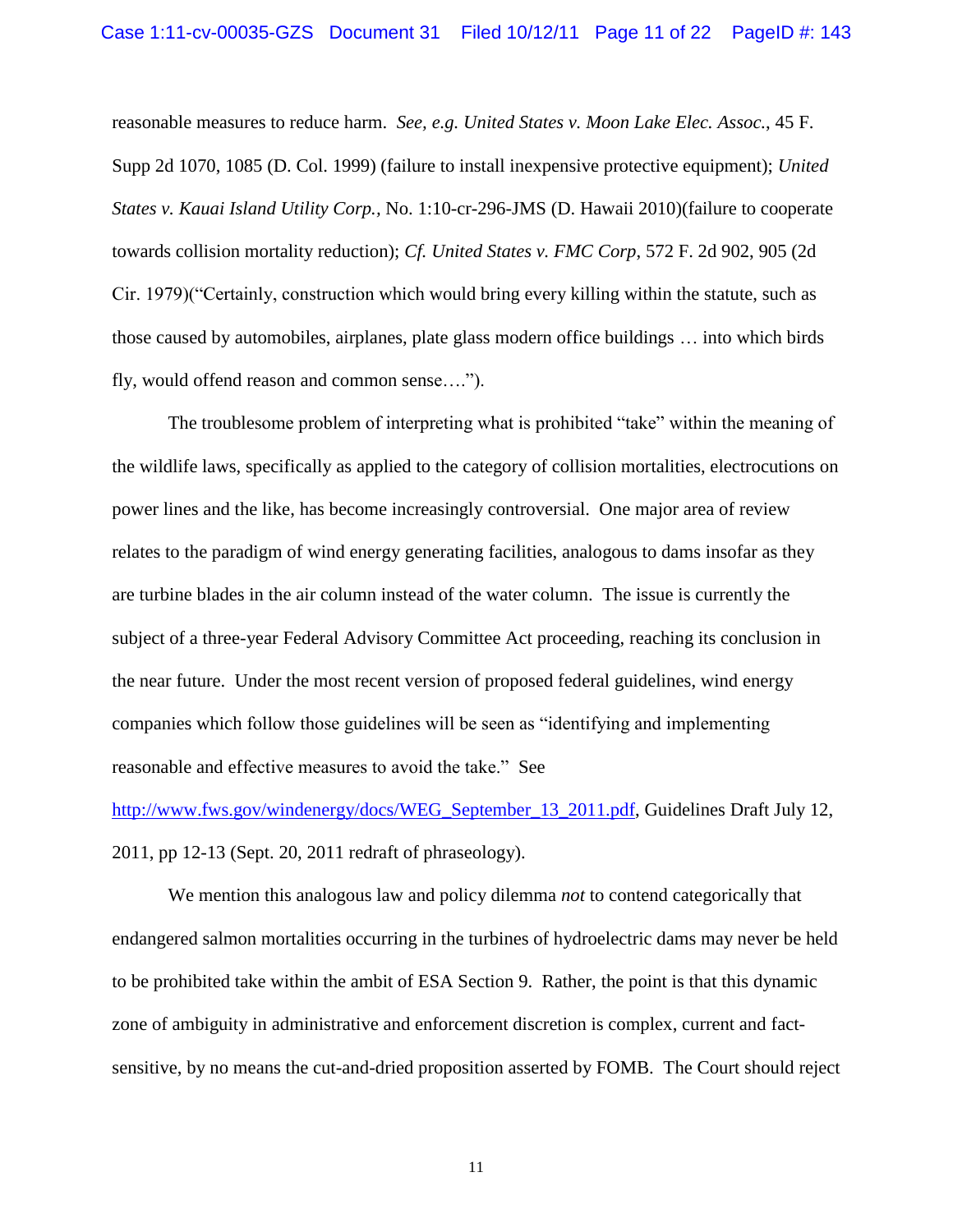plaintiffs" attempt to override the government"s more fully-informed administrative and prosecutorial discretion via the citizen suit route, in a case in which no government agency is represented. $^{11}$ 

Of still greater relevance here is the undisputed, regrettable fact that the only Atlantic salmon now to be found in the vicinity of Brookfield"s Hydro Kennebec Dam are hatcherypropagated fish or their progeny, released by government agencies at various points upstream. As Plaintiffs note (Substituted Complaint ¶15), five adult salmon returned to the lower Kennebec River, below the Lockwood Dam, in 2010. *No* wild upstream-migrating salmon have reached Hydro Kennebec at Waterville for many decades, probably not since the Edwards Dam at Augusta was erected in 1837. Putting aside the matter of whether these hatchery stocks are properly to be regarded as equivalent to wild Kennebec River origin salmon for all endangerment status purposes,<sup>12</sup> or should be considered experimental population(s) within the specialized meaning of the statute,<sup>13</sup> it is a question of first impression whether the government may be the active party in introducing a fish into a habitat unoccupied by wild fish in any recent period, and

<sup>11</sup> Plaintiffs ask the Court to accept their overbroad thesis that all dams "take" salmon, or once did, in one harmful way or another. In this theory, "take" liability attaches whenever an ESA-protected animal or plant is harmed by anything attributable to the past installation or effect of a dam. We do not believe the government shares that view, or that any case law, agency regulation or guidance supports FOMB"s position.

<sup>&</sup>lt;sup>12</sup> As noted above, the 2000 listing originally included only "river specific hatchery-reared stocks," which clearly do not count as natural fish for purposes of delisting and recovery. It is somewhat unclear from the 2009 listing rule just how all "associated conservation hatchery programs" will be treated, considering the current "low level of genetic divergence with the rest of the [wild] GOM DPS," and the extremely few, if any, remaining wild Kennebec-origin fish. See 74 FR 29344, 29348.

<sup>&</sup>lt;sup>13</sup> Brookfield supports the agencies' current plans and objectives. However, in view of the fact that more than 100 years have elapsed since any upstream migrating adult salmon have reached the Hydro Kennebec Dam site, it would have been biologically correct for NMFS and FWS to conclude that the species was extinct in the wild in the Upper Kennebec, just as the agencies found it to be extinct in the Saco, Merrimack, and Connecticut Rivers. Then, however, there could have been no critical habitat designation, which may only be made for areas "currently occupied" by the species. Thus, reintroduction of the species into the Kennebec would have had to proceed pursuant to rules for "experimental populations….outside the current range," under ESA Section 10(j), 16 U.S.C. 1539(j), and would have raised difficult questions about whether the newly reintroduced fish constituted a "nonessential population," to be treated like a species proposed for listing and not given the full protections of the ESA. *See "Little Known But Important Features of the Endangered Species Act: Distinct Population Segments, 4(d) Rules, and Experimental Populations*", [http://www.fws.gov/pacific/news/grizzly/esafacts.htm,](http://www.fws.gov/pacific/news/grizzly/esafacts.htm) September 6, 2011.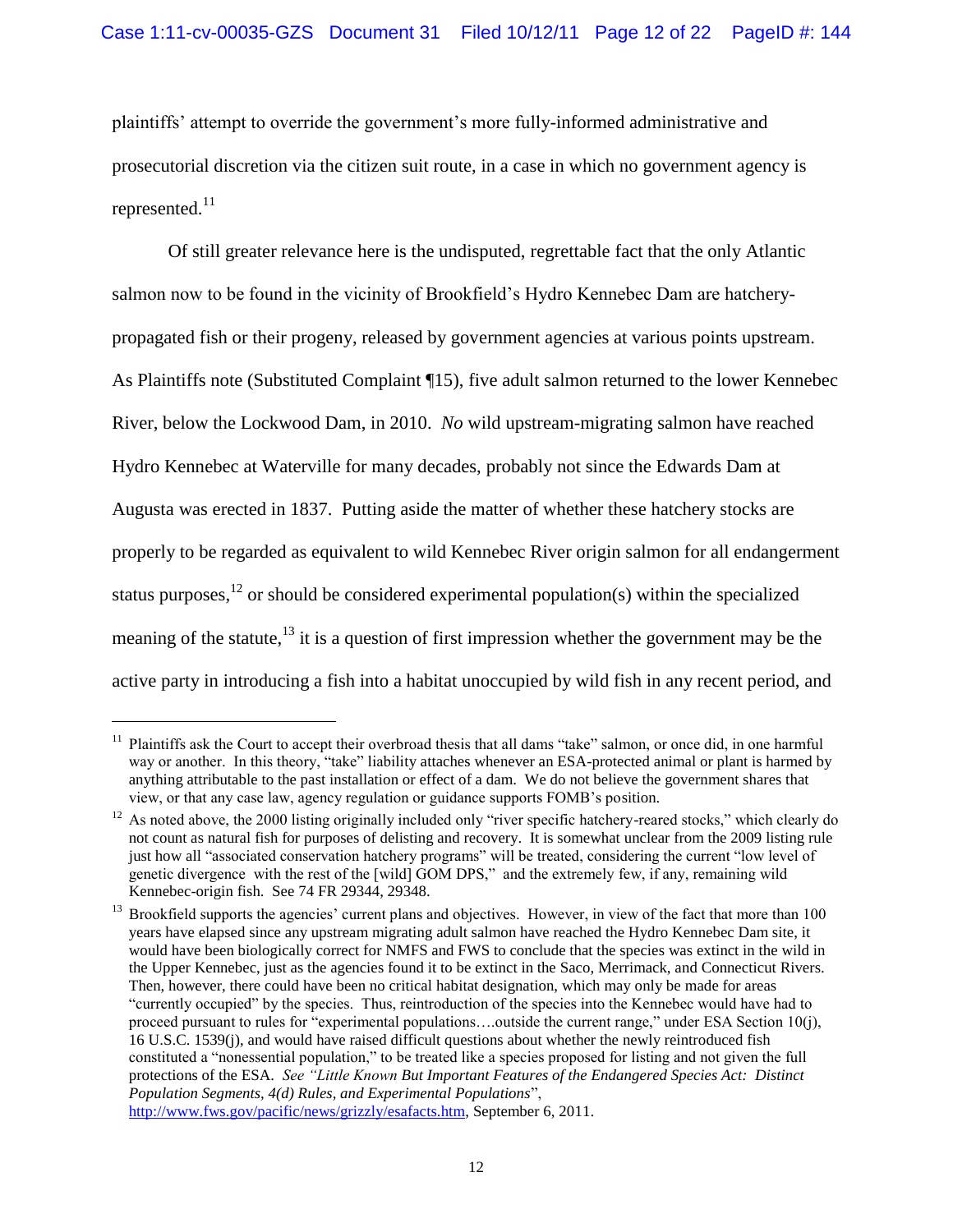then contend that any subsequent harm to the fish somewhere downstream becomes a prohibited "take." At the very least, it would seem that in such circumstances the government should specify the reasonable and prudent conditions by which the operator should manage the facility to reduce the alleged harm, rather than to immediately commence an enforcement case, based on a notion of absolute prohibition, on the day the endangerment status rule is promulgated. (In the pending incidental take statement process, this positive dialogue about practicable conservation measures is precisely what is occurring between Brookfield and the agencies.) Again, Brookfield urges no categorical view here on such a stark, theoretical clash of positions, but calls the Court"s attention to an unresolved complexity which justifies deference to further agency developments.

Most importantly, FOMB has seriously overstated the risk of injury to downstream migrating salmon in Brookfield"s turbines, especially in light of Defendants" recent fish passage improvements. As exemplified by the spring 2011 radio telemetry study results, along with previous qualitative studies at the project, fish passage studies at Brookfield"s facility have provided favorable results. *See* Bernier Dec. at ¶15.

While Brookfield does not contend that this study demonstrates once and for all that its fish passage improvements have eliminated any possibility of salmon injury at the facility, the results are strikingly positive and clearly refute FOMB"s contention that prohibited take is occurring.<sup>14</sup> Certainly, these results undercut FOMB's contention that there are discrete violations occurring at present or that immediate judicial intervention is required to preserve the species. Instead, these recent results underscore Defendants" contention both that the dispute

<sup>14</sup> *See Babbitt v. Sweet Home Chapter of Communities for a Great Oregon*, 515 U.S. 687, 691 n. 2, 708-709 (1995)(restriction expressly limited to actions causing actual death or injury; habitat modification alone does not constitute prohibited harms).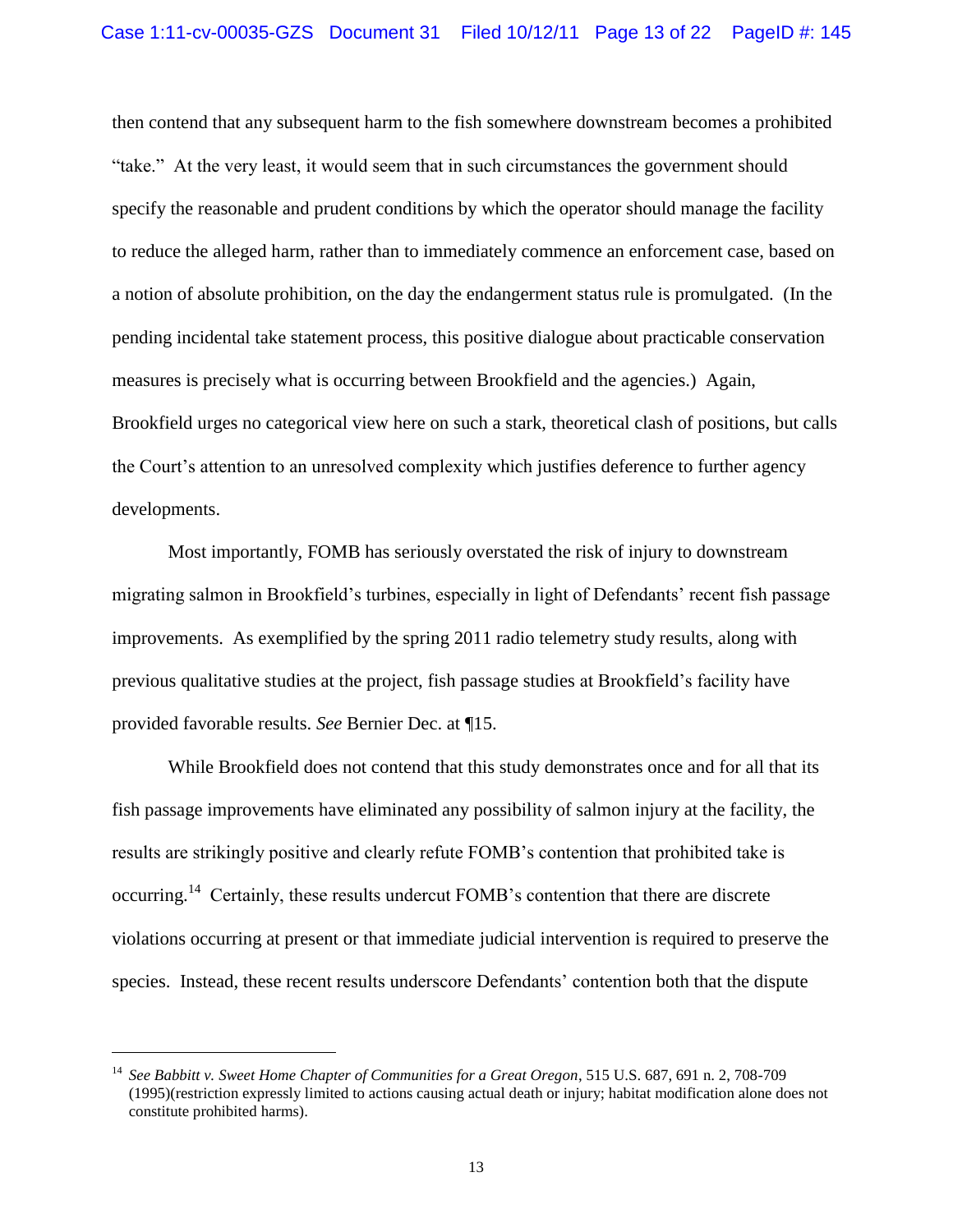between the parties is bound up in matters now properly in front of NMFS, and that there is no justification for the Court to intrude in the agencies" diligent process at this point.

## **B. The Court Should Stay The Case Pending Final Agency Action.**

While the case is unripe for judicial review at this time, it would also properly be stayed under the primary jurisdiction doctrine, which is "specifically applicable to claims properly cognizable in court that contain some issue within the special competence of an administrative agency." *American Automobile Mf'rs Assoc. v. Massachusetts Dep't of Environmental Protection*, 163 F.3d 74, 81 (1<sup>st</sup> Cir. 1998) (citations and quotations omitted). There is no fixed formula for applying the doctrine, but courts recognize it can avoid a ruling that might otherwise disrupt an agency"s regulatory regime, and can promote national uniformity in the interpretation and application of federal regulations. *Id.* The First Circuit has identified three factors to guide a court"s decision on whether to defer action pending an agency decision:

 $(1)$  whether the agency determination  $\mathbf{I}$  [ies] at the heart of the task assigned the agency by Congress; (2) whether agency expertise [i]s required to unravel intricate, technical facts; and (3) whether, through perhaps not determinative, the agency determination would materially aid the court.

*Id.* (quoting *Mashpee Tribe v. New Seabury Corp.*, 592 F.2d 575, 580 (1<sup>st</sup> Cir. 1979)). Where statutory interpretation is required, referral to the agency with primary jurisdiction may be advisable in those circumstances where a court would defer to the agency"s interpretation under *Chevron*. *Id.* A court may grant an indefinite stay where there is no firm deadline for agency action, or "might refer a matter to an administrative agency, explicitly providing, however, that if the agency fails to rule within a reasonable amount of time, the court would either vacate the referral order and decide the matter itself, or issue an order" compelling agency action. *Id.* at 82.

Under these standards, a stay is particularly appropriate under the present circumstances. The administrative process is already well underway, the agencies are actively gathering data to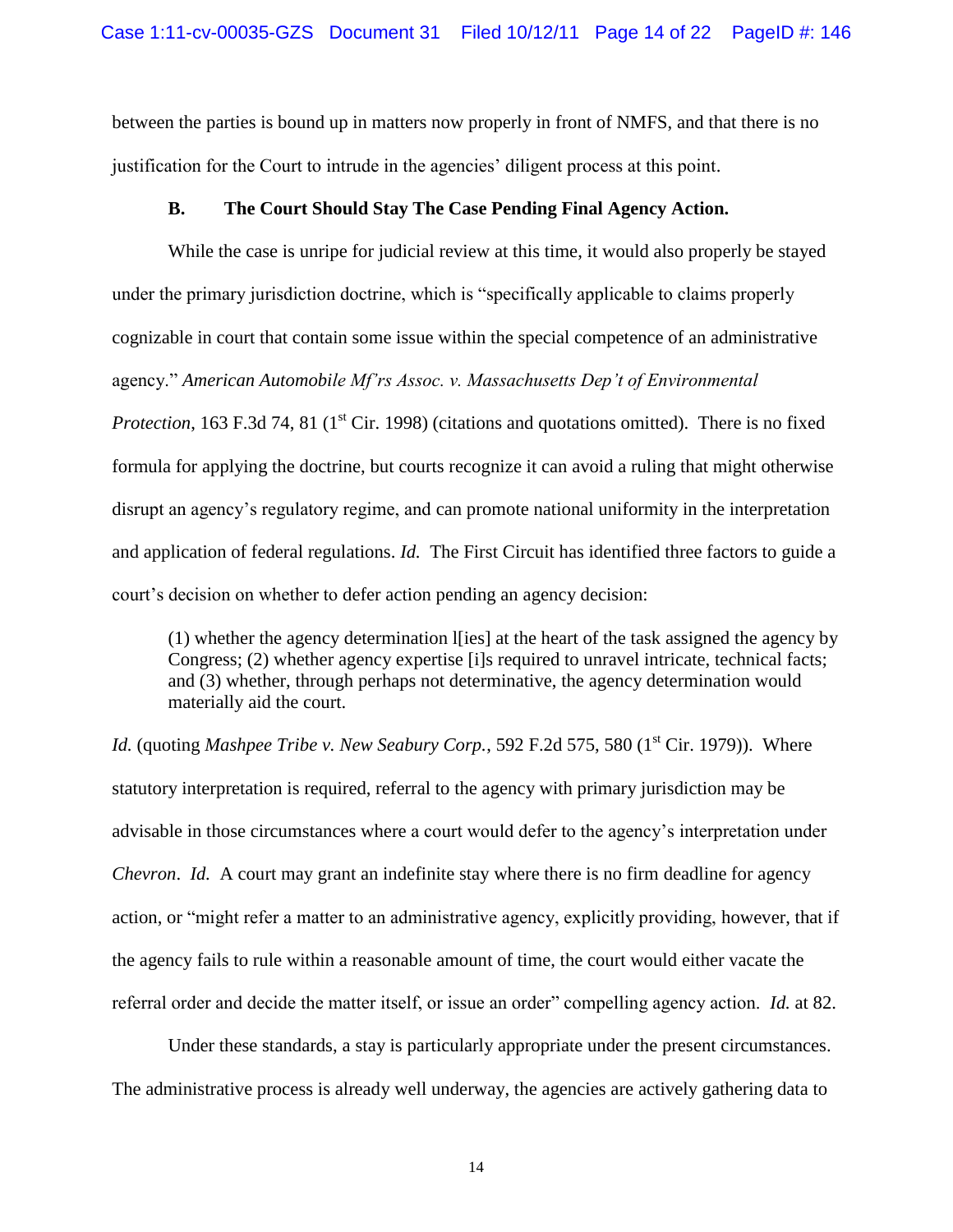establish the best means to protect habitat, promote the health of the species, and determine whether to issue an incidental take statement pursuant to their own regulations. The task involves specific attention to the varied circumstances of each dam within the salmon"s critical habitat, most of which do not have a downstream passageway designed solely for fish passage like Brookfield's. A sound decision on the take issue is not simple or easily made, and will depend on the data currently being acquired. Further, the results of the Biological Assessment and subsequent studies will aid the Court after the agencies have made their final decision.

Brookfield, along with its experts and consultants, has been conducting studies and gathering data at Hydro Kennebec for over five years, and will provide the preliminary draft Biological Assessment to NMFS in November 2011. NMFS will then make comments and recommendations about the Assessment. By January 2012, Brookfield expects to complete the draft Biological Assessment and submit it to FERC. Upon finishing its review, FERC will forward the Biological Assessment to NMFS. NMFS will then prepare the Biological Opinion. Even though the agencies cannot provide a steadfast deadline for issuance of a final decision, Brookfield expects that the agencies will be in a position to make a final decision by the spring of 2012. A stay until that point is reasonable, particularly given the favorable fish passage study results demonstrated thus far at Hydro Kennebec.

### **C. Plaintiffs' Arguments That This Court Must Rush To Judgment Here Ahead Of Federal Agency Action Are Internally Inconsistent.**

FOMB, committed to restoration of ecological conditions that existed before human settlement in Maine, is concerned that the federal agencies timely get about the business of implementing actual protections pursuant to the ESA listing rule. They note (Complaint ¶15)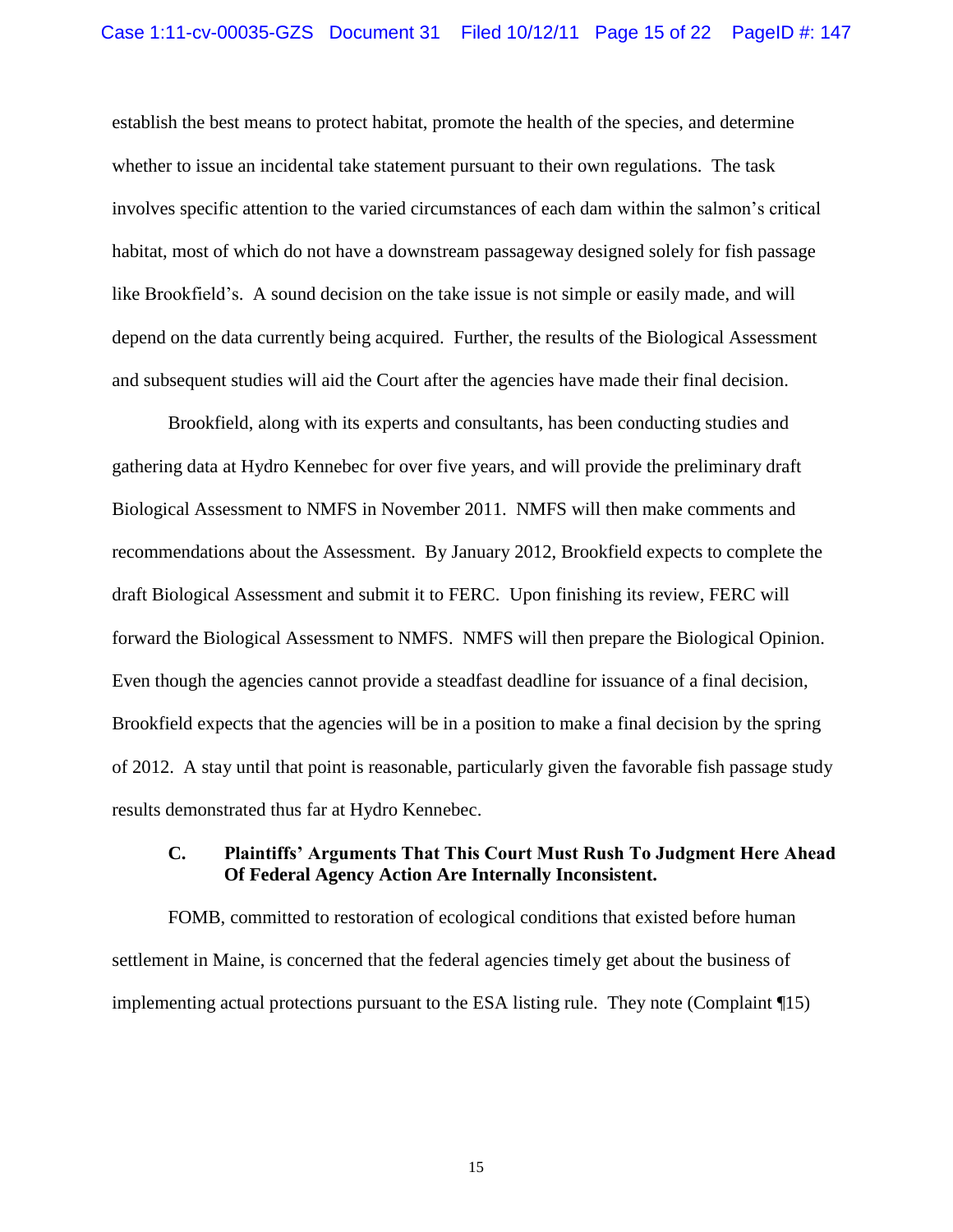that salmon stocks in the region were decimated by a broad range of man"s activities over a long period of time, and the Kennebec River has not seen anything like the historic abundance for a century or more. Without question, dams were a major factor in the demise of the wild ancestral stocks; it is equally undeniable that the worst harm to the species happened long ago.<sup>15</sup>

For purposes of these lawsuits, however, Plaintiffs choose to accentuate the purported consequence of possible individual mortalities of small numbers of salmon originating from upriver transplants or stocking. In their Response to NextEra"s Objections to the Magistrate Judge"s Recommended Decision, they say, "*If the ESA is to have any meaning, it must protect imperiled species when they are most vulnerable, in the period before the Services implemented a plan for their restoration."* (Plaintiffs" Response at 7) (emphases added). With all due respect, it cannot be seriously maintained that the long term restoration plan for the species will be prejudiced in any way by the loss of whatever limited number of transplanted and hatchery origin salmon might be injured at dams, or in any other place or manner, in the newly-listed river systems during the interim migrations. Hundreds of thousands of hatchery salmon have been (and will continue to be) stocked upstream of Hydro Kennebec as eggs or fry. While Brookfield, for its part, is working to ensure that no incidental mortalities of any fish occur at its facility, the overriding objective is to address the long term recovery plans and structural issues of fish passage that will be central to the ongoing interagency consultations.

Plaintiffs also advert to the importance Congress placed on citizen suit jurisdiction. (*See* Plaintiffs" Response To Topsham Hydro Objections To Recommended Decision at 5-6). FOMB argues that since Congress specifically negated citizen suits in certain situations, such as where

<sup>&</sup>lt;sup>15</sup> "Although Atlantic salmon do not presently occur in the Kennebec River due to the lack of upstream fish passage at the first mainstem dam (see discussion of habitat connectivity later in this section), available habitat for Atlantic salmon is expected to be impacted by alteration of the natural hydrograph." Fay et al 2006, p. 78 (cited in 2009 listing rule, 74 FR 29344, 29345-29347).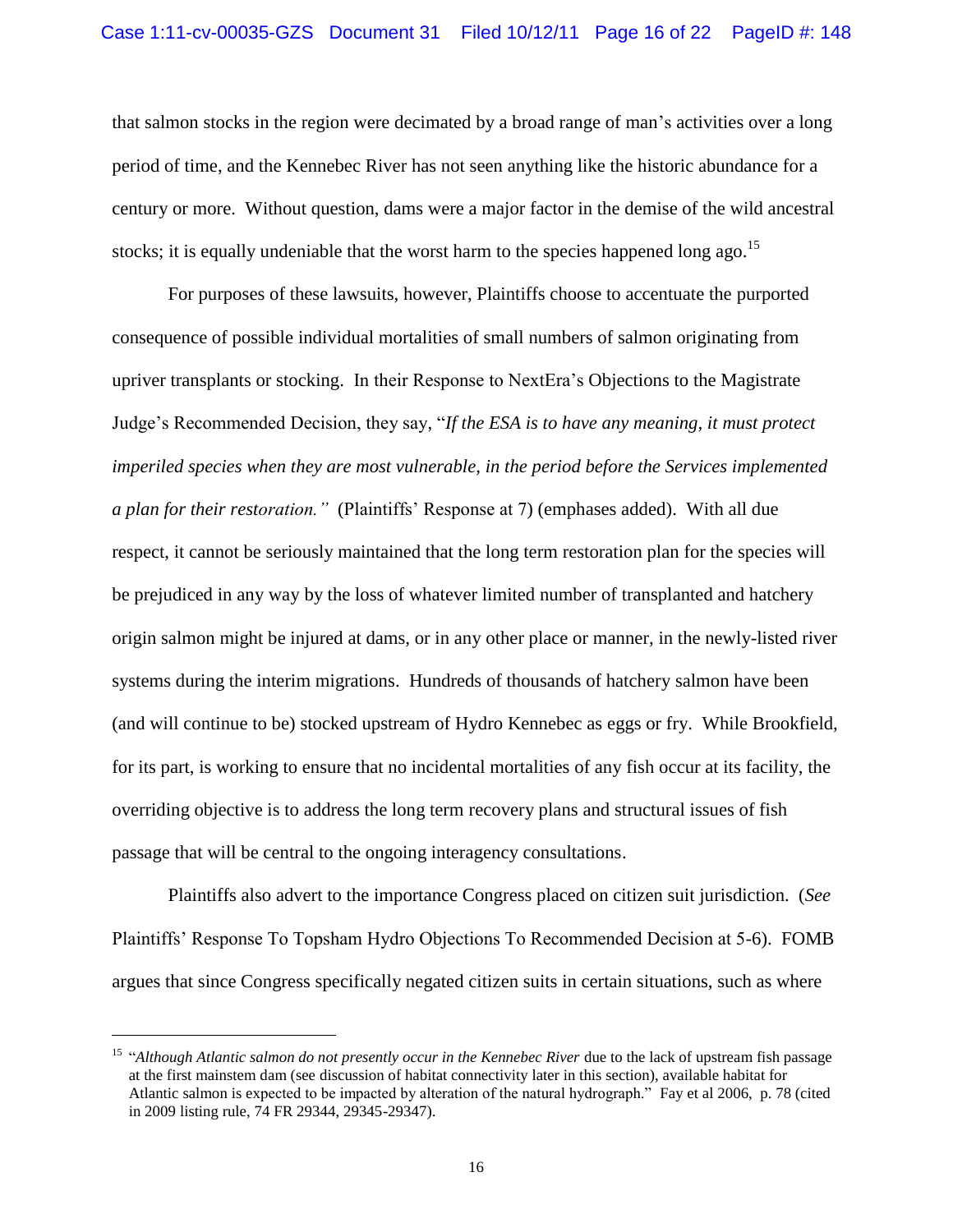the government has formally commenced civil or criminal cases to enforce violations of the law, no ripeness or primary jurisdiction considerations apply outside of those exceptions. But there is nothing in the text or legislative history of the statute to indicate that Congress meant to go so far as to overrule the bedrock Article III ripeness principles of *Abbott Labs*, even if that was within its legislative power to do. Moreover, Plaintiffs" aim here is not only to shift the venue of the recovery program from the executive branch to the judiciary, but to try to do so in the absence of the agencies with the expertise on the subject matter. While it is not Brookfield"s contention that this suit must be dismissed solely because FOMB has not joined NMFS (or FERC, as its interagency consultation partner) as a party, Plaintiffs" choice to exclude the regulators seems to reflect a recognition that the government would likely answer by affirming that these matters are the subject of pending administrative deliberations not yet ripe for judicial review.

FOMB protests delay to await agency consideration of incidental take applications, because "it borders on unconscionable for defendants to suggest that an action to prevent further take *in the interim* of salmon that are on the brink of extinction now . . . should be dismissed or stayed in deference to the administrative process." (*See* Plaintiffs" Response To NextEra Objections at 9-11) (italics in original). Inflammatory rhetoric cannot obscure the internal inconsistencies of such a predicate for skipping the administrative process on the way to court. The agencies' insistence on scientific rigor in the evaluation of listing and recovery issues inherently calls for meaningful biological data and detail, and a view of what will be conducive to a solid recovery plan for the species into the decades ahead. Plaintiffs" assertion that recovery will begin earlier or proceed more securely by judicial intervention is both simplistic and misleading, especially when seen in light of their proposed remedy: that Brookfield be put on a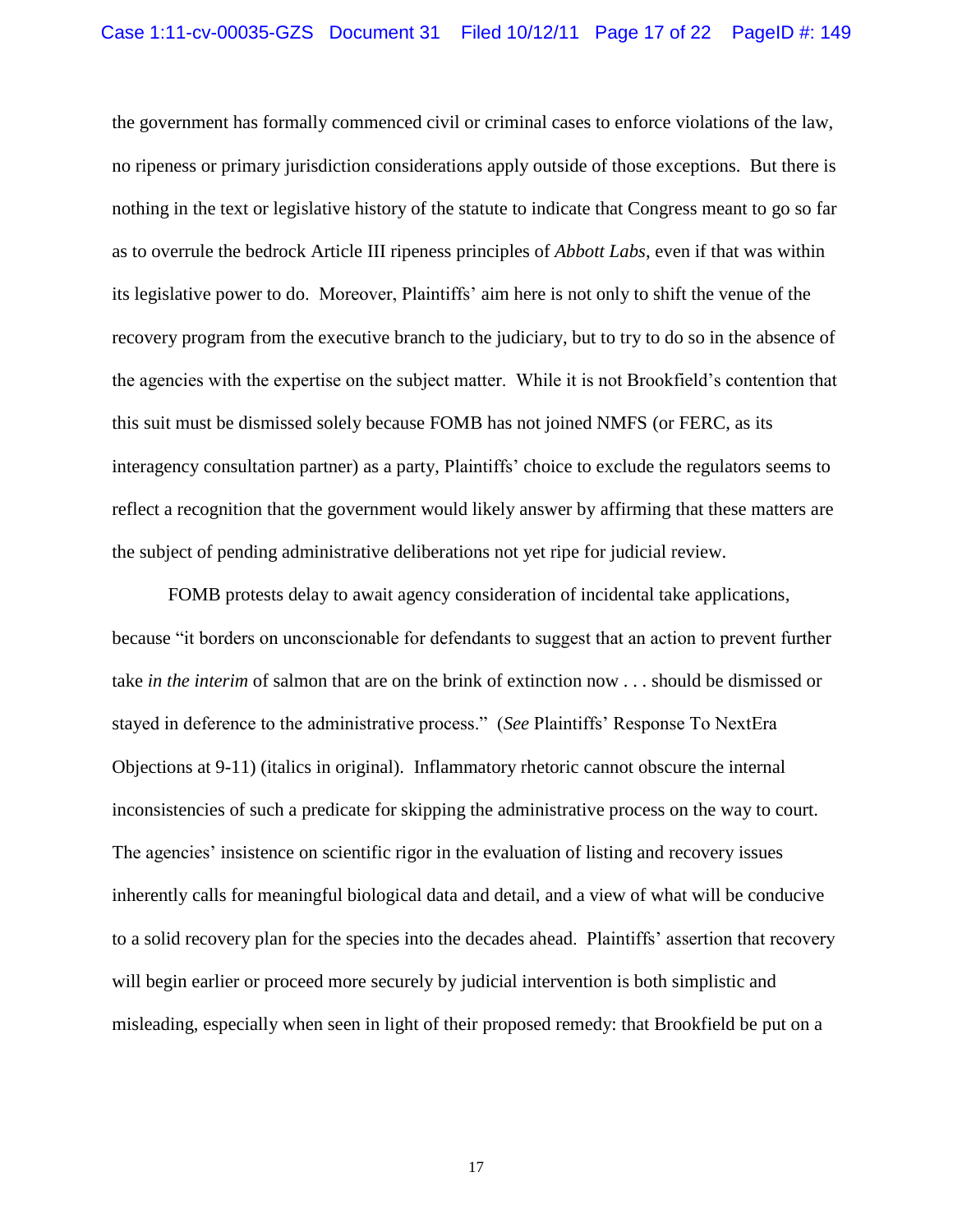schedule to complete a Biological Assessment and a submission for an incidental take statement. As explained above, Brookfield began that course well before Plaintiffs filed their Complaint.

This case is distinct from the parallel cases. Based upon Plaintiffs" assertions in the FPL, Topsham and Miller Hydro cases, the Court apparently found that those dams "take" migrating salmon by "preventing access to significant amounts of spawning and rearing habitat, by ... causing delays in passage . . . [and by constituting] barriers to the migration of other fish whose presence is necessary for the salmon to complete their life cycle . . . [by] adversely alter[ing] predator-prey assemblages, and by creating slow-moving impoundments on formerly freeflowing reaches, making those habitats less suitable for spawning and impairing essential behavior . . . and by result [ing] in adverse hydrological changes." For the reasons stated above, the same cannot be said for Brookfield"s dam, and Plaintiffs cannot merely rely on the bald assertions in their Complaint to demonstrate otherwise. Their allegations of adverse habitat alteration or modification within the meaning of the agencies" ESA regulations call for the application of NMFS" and other resource agencies" expertise to the specific circumstances of each facility and surrounding environments. Also, the degradations of habitat Plaintiffs here complain of, as if they were acts of present illegal "take," actually all occurred in the past, long before the effectiveness of the 2009 rules. Put another way, the "normal circumstances" or "baselines" of the present environment are obviously poor as far as salmon populations are concerned, but that was the case even at the time the ESA listing petitions were first filed in the early 1990s. There may be no plausible claim of prohibited "take" for acts of habitat alteration entirely completed before the rules were adopted, or even before the first listing petitions were filed in the early 1990s.<sup>16</sup>

<sup>16</sup> In the parallel cases, Plaintiffs relied on inapposite case law, particularly *Loggerhead Turtle v. County Council of Valusia County*, 896 F. Supp. 1170, 1179 (M.D. Fla. 1995). *Loggerhead* is an intensively fact-specific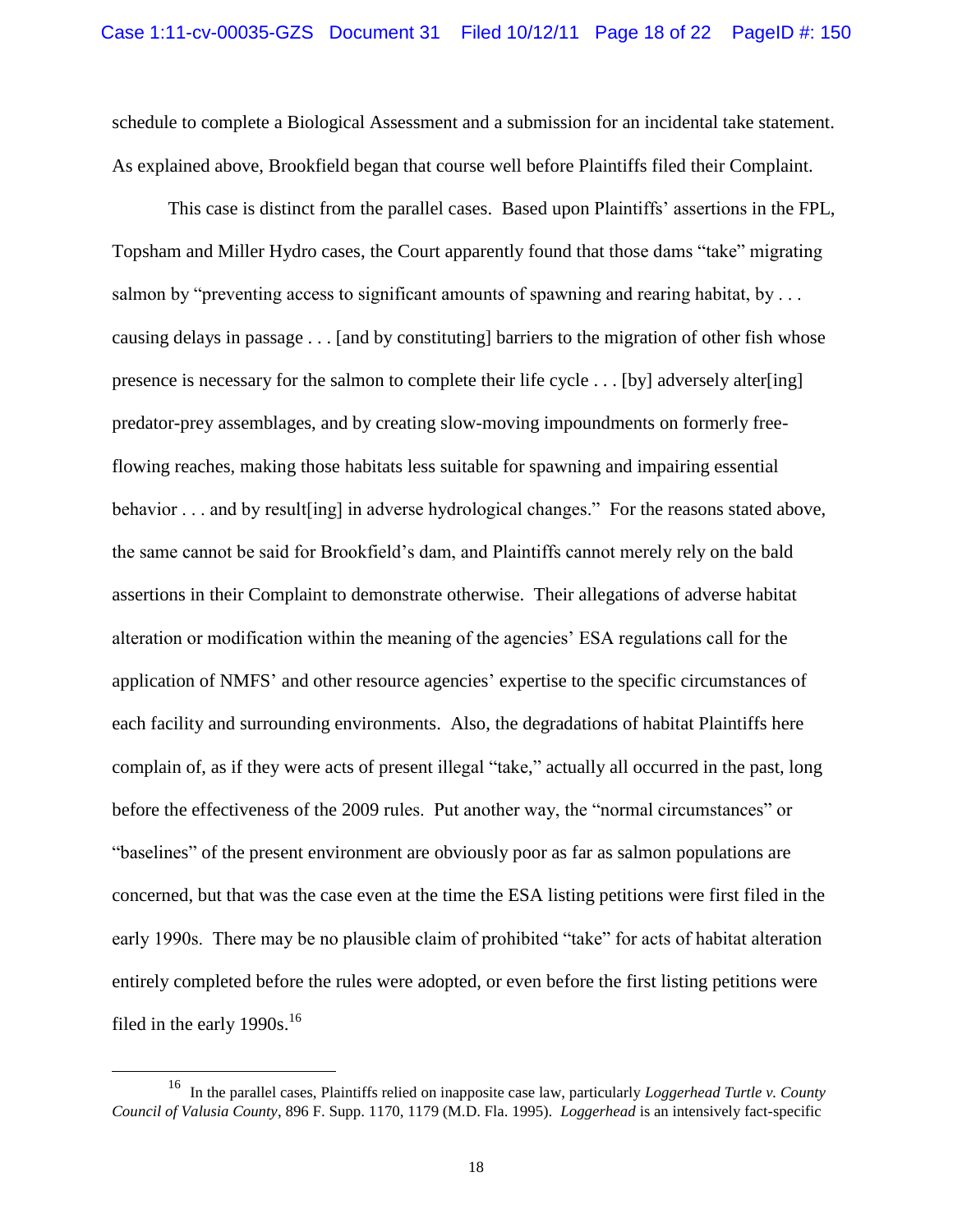The Court should consider the full implications of Plaintiffs" superficially straightforward theory: all dams are harmful to salmon, and all dams therefore illegally "take" salmon, and the Courts therefore are required to give declaratory relief and continuing jurisdiction for all citizen suits seeking to penalize and redress all such alleged harm. Brookfield urges that the acceptance of plaintiffs" proposition will inevitably lead to judicial supervision of Maine"s rivers, watersheds and fisheries management, and embroil the courts in a spiral of biological, technical and hydrological engineering issues for which the executive branch"s wildlife agencies are far better suited, and to whom Congress intended judicial deference.

In Count II of their Complaint, FOMB contends that defendants are violating their Clean Water Act water quality certification, as well as the terms of the Kennebec Hydro Developer Group [KHDG] Settlement Agreement, with regard to shad and salmon, by their alleged failure to "demonstrate through site-specific quantitative studies designed and conducted in accordance with [NMFS and FWS] that [fish] passes through turbines will not result in significant injury

case about whether the standards for a preliminary injunction were met where defendants" imminent, active conduct would result in deaths of breeding turtles, and plaintiffs alleged irreparable harm that could not be remedied in the course of defendants" application for an incidental take permit. FOMB makes no irreparable harm argument here, nor could one plausibly be advanced in view of the ample hatchery supply of salmon eggs and fry.

Nor should the district court opinion in *Coho Salmon v. Pacific Lumber Co.*, 61 F. Supp. 2d 1001, 1015-16 (N.D. Cal. 1999), be considered controlling or instructive here. First, that case was not determined under the First Circuit"s interpretation of the Supreme Court"s pronouncements regarding Article III ripeness, but rather that of the Ninth Circuit, and the district court was clearly troubled by the clash between the expansive Ninth Circuit standard on ESA habitat modification and prohibited take and the Supreme Court"s more conservative standard established in *Babbit v. Sweet Home Chapter of Communities For a Great Oregon*, 515 U.S. 687, 691 n.2, 696-700 (1995). Second, the district court in *Coho* rejected a different view of ripeness that was being espoused by the defendant in that case, which consisted of an overreaching attack on plaintiffs" standing and an unreasonable insistence that plaintiffs bore the burden at the outset to "conclusively establish . . . certain . . . imminent future harm . . . to the coho salmon populations in the watershed." It was in that context that the district court was unsympathetic to defendants' contention that plaintiffs' application for injunctive relief could not be immediately entertained, basing its determination of ripeness on its rejection of defendant"s erroneous view of imminent harm. The district court therefore explicitly found that "the pendency of PALCO"s ITP [i.e., incidental take permit] application is not relevant to whether PALCO"s timber harvesting operations have resulted or will imminently result in the "take" of salmon in the watersheds," without respect to the fact that the challenge arose a time prior to FWS and NMFS action on its incidental take permit. For both of these reasons, Brookfield believes that *Coho* is an unusual outlier decision, seldom cited or followed elsewhere, and should not be seen as instructive on the issues presented here.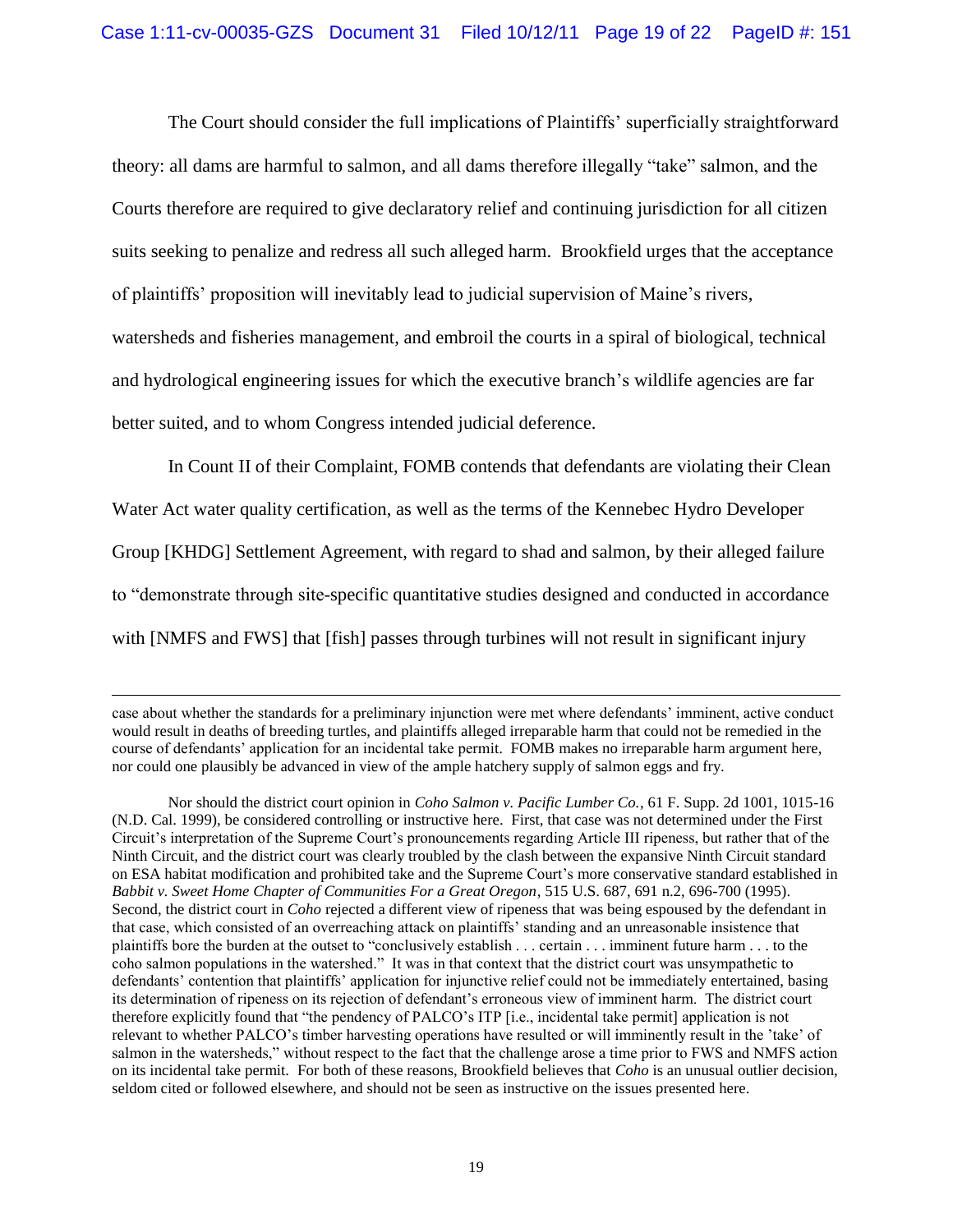and/or mortality." Plaintiffs misinterpret the KHDG settlement, in that Brookfield does not seek "to achieve interim downstream passage by means of passage through turbines." On the contrary, while fish do successfully pass through Hydro Kennebec turbines, Brookfield constructed the downstream fishway specifically to avoid their travel through the turbines. Brookfield seeks NMFS" approval of the fish passage study protocol and the interim species protection plan under the more stringent standards of ESA, which the agencies deem sufficient to meet all preexisting CWA and KHDG settlement standards. Plaintiffs" effort to engraft a CWA citizen suit theory further highlights their intent to circumvent NMFS" supervision of anadromous fish recovery in the Kennebec River. We submit that the Court should also dismiss Count II, but will be prepared to brief and argue the matter independently if the Court believes the issue warrants independent adjudication.

#### **V. Request for Oral Argument**

Brookfield requests oral argument on this motion. The usefulness of oral argument is sharpened by the Court's August 17, 2011 decision to deny FOMB's motion for preliminary injunction concerning emergency repairs to the Worumbo Dam, by the United States' submission there on behalf of FERC and NMFS, and by Judge Singal"s orders affirming the recommended decisions in the parallel cases, but leaving open the issue of whether a stay may be appropriate.

#### **VI. Conclusion**

For reasons that are distinctively presented in this case with regard to the absence of current "take" within the meaning of ESA, Brookfield believes that the correct result here is dismissal on ripeness grounds. In the alternative, the Court should stay the matter, awaiting the conclusion of timely filed, pending applications before NMFS and other federal agencies.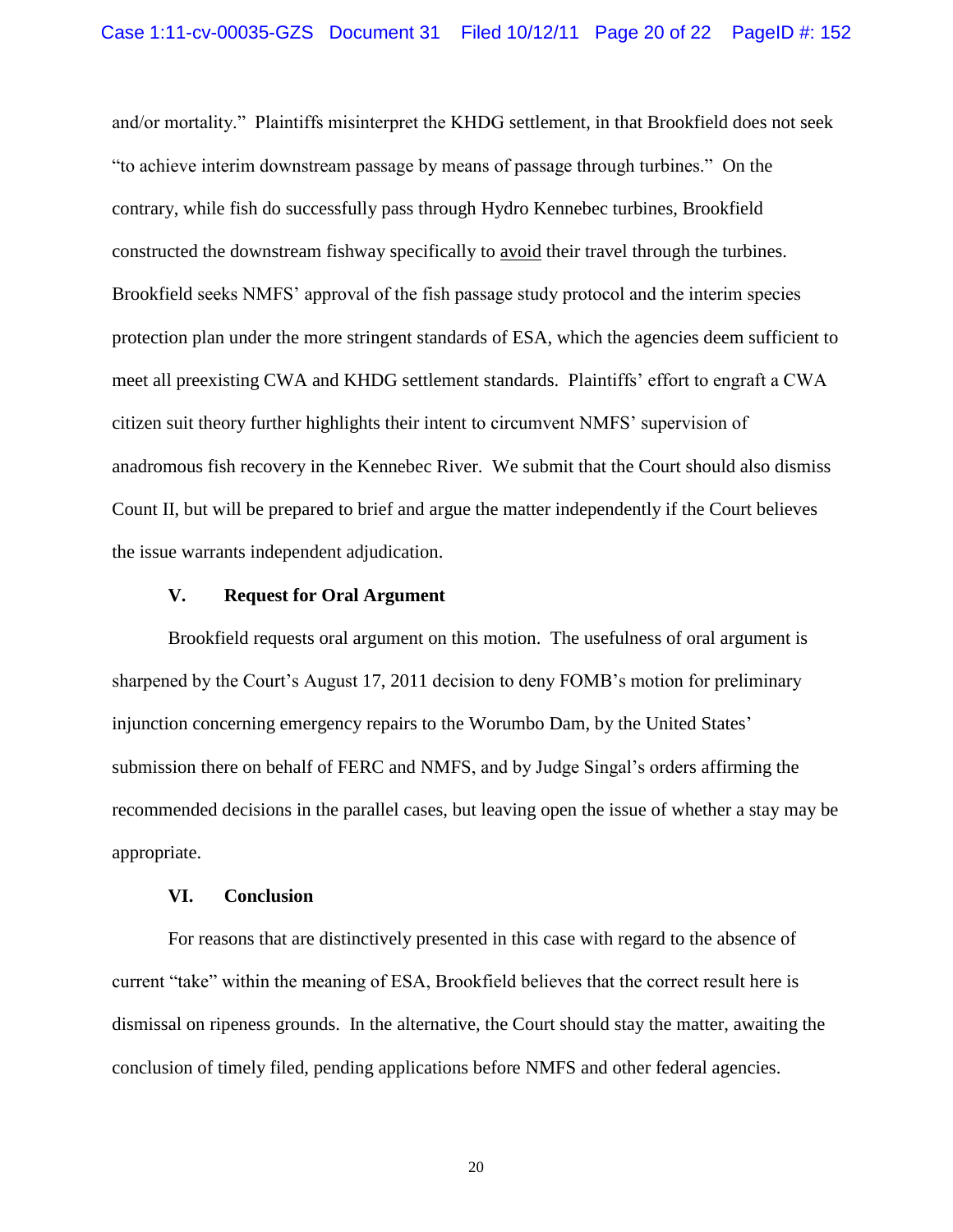Dated at Portland, Maine this 12<sup>th</sup> day of October, 2011.

Respectfully submitted,

\_/s/ Donald A. Carr\_\_\_\_\_\_ Donald A. Carr

 $\angle$ s/ George T. Dilworth $\angle$ George T. Dilworth Counsel for Defendants

Drummond Woodsum & MacMahon 84 Marginal Way Portland, Maine 04101-0280 Tel: (207) 772-1941 [tdilworth@dwmlaw.com](mailto:tdilworth@dwmlaw.com)

Pillsbury Winthrop Shaw Pittman, LLP 2300 N Street, N.W. Washington, D.C. 20037-1122 Tel: (202) 663-8000 [donald.carr@pillsburylaw.com](mailto:donald.carr@pillsburylaw.com)